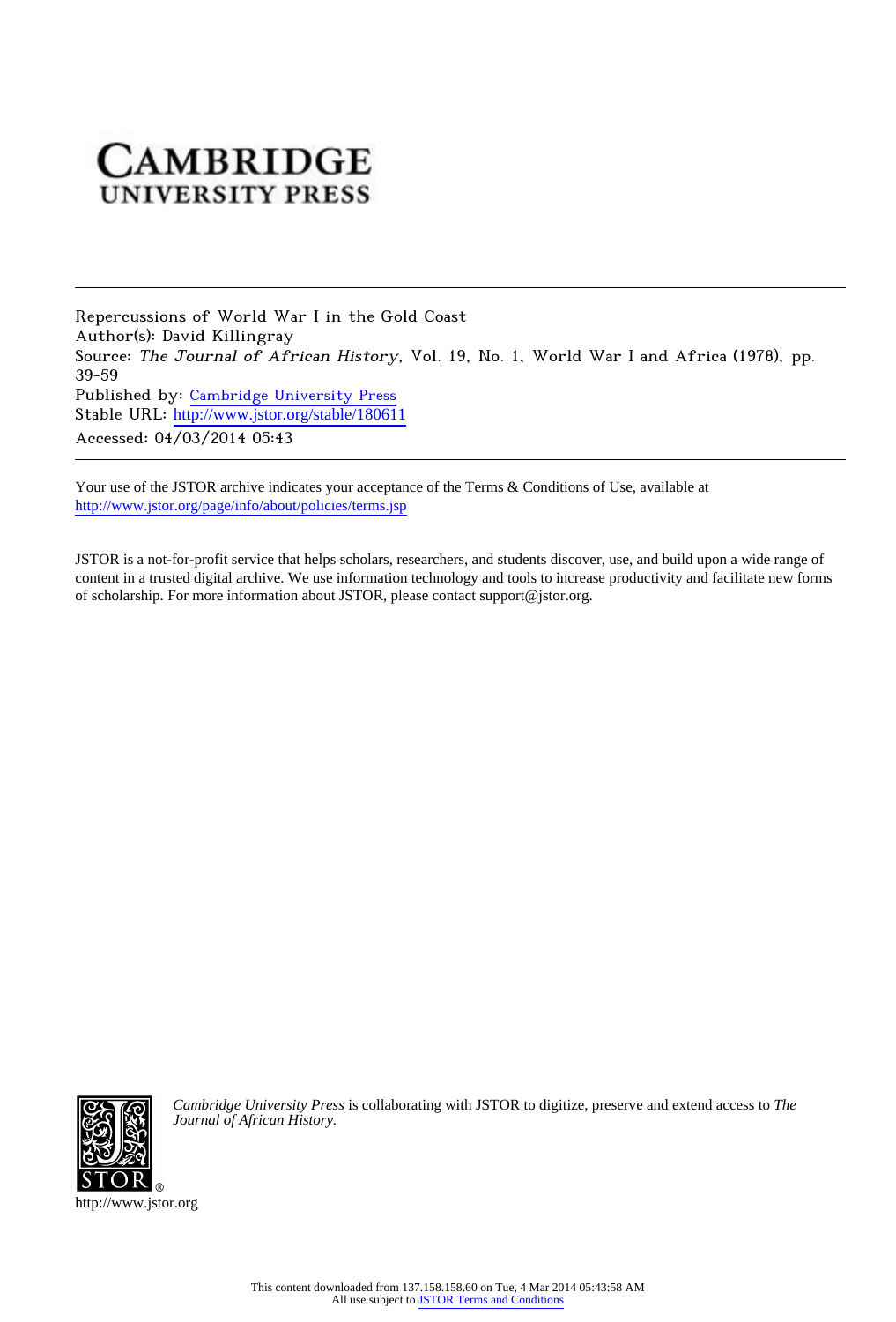## **REPERCUSSIONS OF WORLD WAR I IN THE GOLD COAST\***

## **BY DAVID KILLINGRAY**

**THE first British military operation of World War I was launched from the Gold Coast against the neighbouring German colony of Togoland.1 Apart from this short and successful campaign, which increased the administrative responsibilities of the Gold Coast, the territory was on the periphery of the war. However, in a conflict of global scale that dislocated international trade and involved minor campaigns elsewhere in Africa the war had an economic and political impact on the Gold Coast. The war impinged on primary exporting economies and West Africa inevitably felt the backwash effect of the European war. And along with other colonial territories the Gold Coast was subject to the direct policies of the imperial power in its wartime search for sources of raw materials and manpower.** 

**Throughout the war years the internal condition of the Gold Coast was relatively peaceful.2 In I9I3 Clifford, the newly appointed governor, reported the territory as pacified. Rejecting a French suggestion that the population be disarmed he declared that 'throughout the length and breadth of the Gold Coast Colony and its Dependencies there is no section of the population which ... can be described as "under suspicion" '.3 The last punitive expedition had been a small-scale affair in the Northern**  Territories in 1910-11. Although that area remained under semi-military **government regular troops were withdrawn in early I9I4 when the population was described as of 'sheep-like docility'. At the outbreak of war the total military and police forces available to the colonial authorities numbered nearly 3,000 for a population of about 1-6 millions.4** 

**The Anglo-French conquest of Togo, 1914', Army Quarterly, July I976. <sup>2</sup>This was in marked contrast to neighbouring French territory and Nigeria. See J. Suret-Canale, French Colonialism in Tropical Africa I900o-I945 (London, I971) ch. V; A. Osuntokun 'Disaffection and revolts in Nigeria during the First World War, I914- I918', Canadian J. Afr. Stud., v, 197I. On West Africa and the Great War see M. Crowder, 'West Africa and the 1914-18 War', Bulletin d'IFAN, I968; and also the essay by Crowder, 'The 19I4-I918 European War and West Africa', in J. F. A. Ajayi and M. Crowder (eds.), History of West Africa, II (London, I974).** 

<sup>2</sup> Public Record Office, London: C.O. 96/534/32098, Clifford Conf. No. 627 to **Harcourt, 25 Aug. 19I3.** 

**4 The Gold Coast Regiment of the West African Frontier Force numbered 1,500 men (2,020 in 1904). Other para-military forces were the 320 troopers of the Northern Territories Constabulary, mainly ex-servicemen, 330 volunteers and 790 police.** 

**<sup>\*</sup> This is an amended version of a paper presented to the conference on Africa and the First World War, Centre of African Studies, University of London, in March I977. The paper is based on documentary sources available in the United Kingdom.** 

**<sup>1</sup>The Colony mobilized its military forces on 31 July 19I4 four days before the British declaration of war on Germany. See Eric J. Grove, 'The first shots of the Great War:**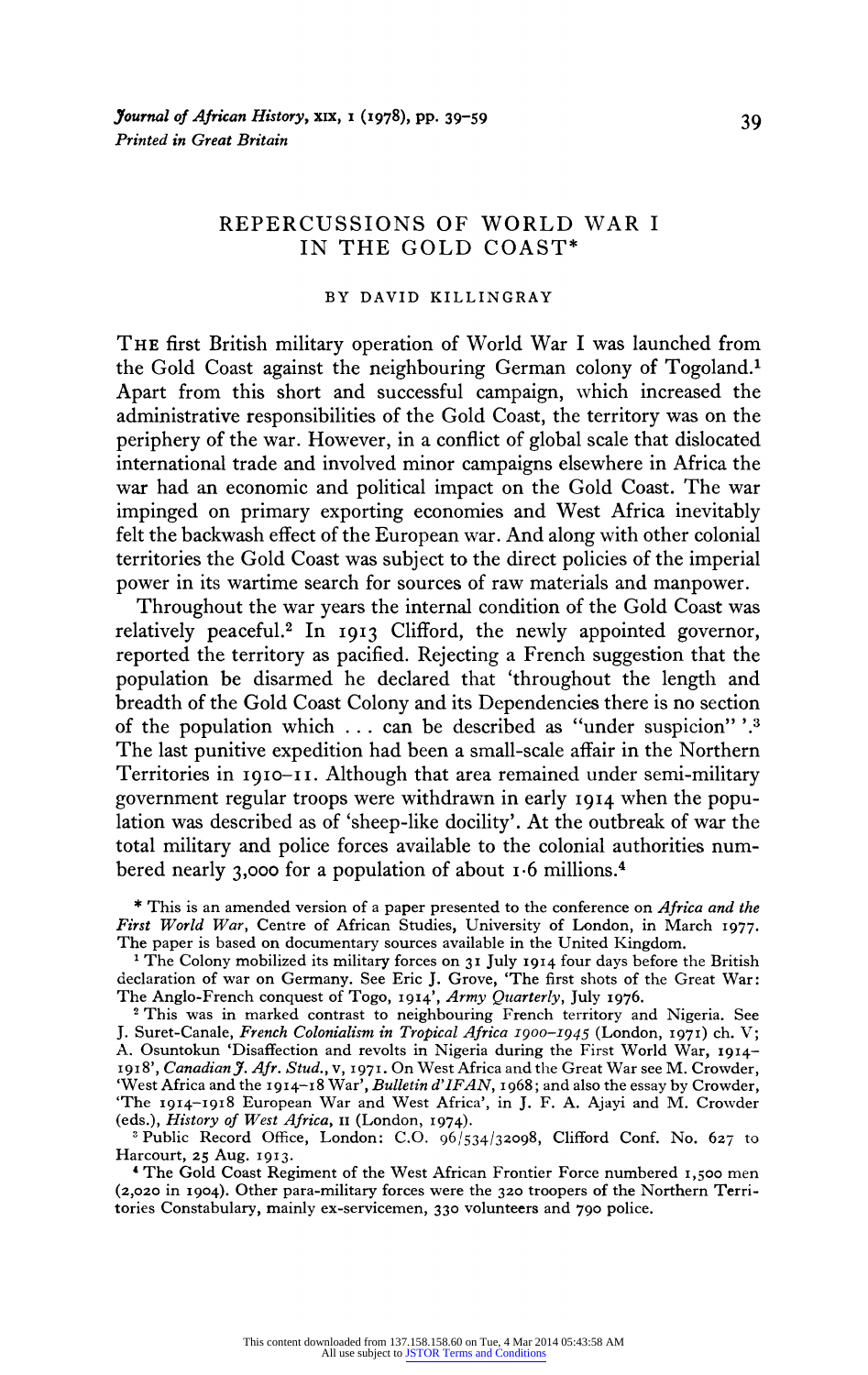**During the war the colonial government was careful to pursue policies that would minimize the chances of unrest. Thus they avoided conscription, the forcible expulsion of immigrants from neighbouring French territories, and demands for tighter control over the quality of cocoa produced.5 Certain groups among the population were loyal to and closely identified with the war aims of the colonial authorities. The educated elite of the Colony and the conservative Aborigines' Rights Protection Society, already in decline by I914, supported aircraft funds and the recruiting campaign in I917.6 In return they hoped for greater political opportunities once the war was over.7 Traditional rulers who offered their active support did so for a variety of reasons. Some attempted to strengthen their position with the authorities, supplying carriers or military recruits as a demonstration of loyalty. Those rulers of peoples divided by the Anglo-German frontier-Anlz Ewe, Dagomba, and Mamprussi-expected a British victory to bring about a unification of their territories divided by the first partition. Even in Asante, the area watched most anxiously by officials with memories of the rising of 1900, most chiefs were loyal, although passive is perhaps a more accurate term. At the same time many rulers, as well as ordinary people, saw the war as of little concern to them while the wartime demands and impositions of the authorities came as annoying disruptions to normal economic life bringing social changes which threatened the existing political order.8 The colonial** 

**5 In 1918-19 Clifford resisted the demands of the Department of Agriculture for stronger legislation to control cocoa farmers on grounds of 'political consideration'. See G. B. Kay (ed.), The Political Economy of Colonialism in Ghana: a collection of documents** 

**and statistics, 1900-I960 (Cambridge, 1972), 13-15. 6 The Rev. S. Attoh Ahuma, author of The Gold Coast Nation and National Consciousness (191I), at Winneba offered 'fervent and incessant prayers for the unqualified success of British arms'. Report from Gold Coast Methodist Synod Minutes, I915, quoted in H. W. Debrunner, A History of Christianity in Ghana (Accra, 1967), 277. Much to the annoyance of Governor Clifford, who was on leave in the United Kingdom, the Acting Governor A. R. Slater enlisted the aid of the Aborigines' Rights Protection Society in the military recruitment campaign in the Fante district of Central Province in Feb. and Mar. 1917. See C.O. 445/38/1I7329, Slater Conf. to Long 6 Mar. I917. Clifford called this a 'surrender' to the A.R.P.S. and a 'serious error of judgement' which 'will have had a great effect upon the native public opinion throughout the Colony.... There is no action that could have been taken locally which was more certain to impress the Chiefs and people with the idea that the Government was reduced to considerable straits'. C.O. 445/39/3155I, Clifford to Long, 29 May I917.** 

**<sup>7</sup>The Gold Coast Leader, closely identified with J. E. Casely Hayford, in an editorial of 10 July 19I5, said that now was 'not the time to ventilate grievances which might prejudice the cause of England or lead her enemies to impugn the solidarity and loyalty of the sons and subject races of the British Empire. We shall play the role of passive spectators with loyalty, determination and devotion in order to qualify for greater trust'. In a similarly optimistic vein two years later an editorial supporting the recruiting campaign challenged: '. . . wake up men of the Gold Coast and answer the call with fervour and enthusiasm; for the day comes, and is at hand, when if we knock at the door of opportunity, we shall not be denied admittance'. Gold Coast Leader, 3 Mar. 1917.** 

**<sup>8</sup>See the account of the hostile reception to a District Officer at a recruiting meeting in Asante in early 1917 when people said 'the war was not their affair, and was not going to be'. Laura Boyle, Diary of a Colonial Officer's Wife (Oxford, I968), I32.**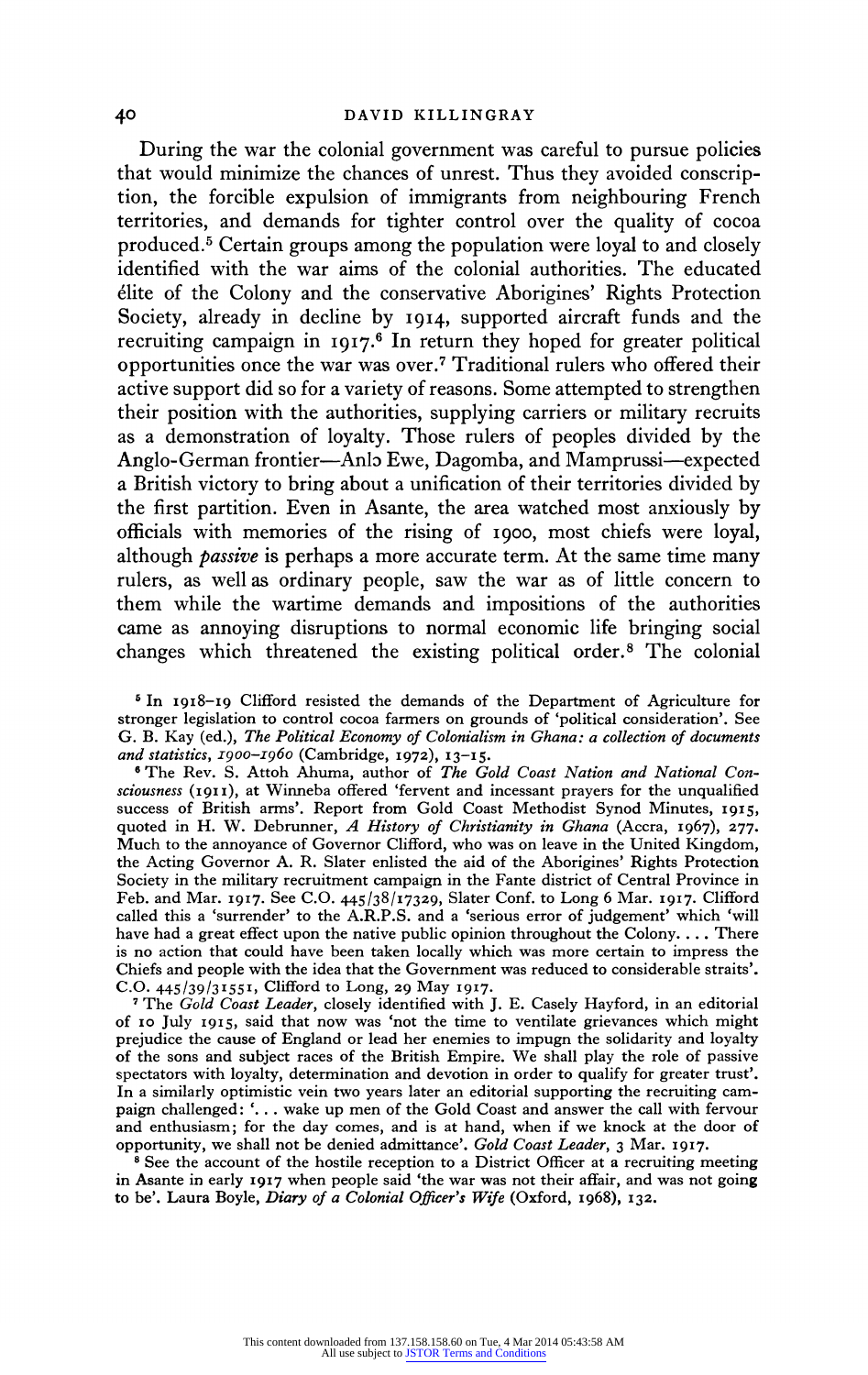**authorities saw the changes occasioned by the war as likely to undermine the traditional political framework which in turn they attempted to strengthen.9** 

**Wartime disorders were small and quickly controlled. Although many of the riots and disturbances between I9I4 and I918 expressed traditional rivalries,10 wartime conditions provided the occasion for added unrest. The reduction of the colonial establishment by 30 per cent between I9I4 and 1917, the closure of military stations in the Northern Territories Protectorate, and the withdrawal of troops and constabulary encouraged**  the belief that the white man's authority was about to end.<sup>11</sup> Civil and **military authorities frequently pointed out the 'irreducible minimum' of troops required for internal security and possible use in neighbouring colonies. In early 19I7 troops destined for East Africa were retained in the Gold Coast and at Lome because of disturbances in the Northern Territories and Senussi threats to the northern frontier of Nigeria. During August and September 19I4 there were serious riots in the Central Province and Asante which were officially attributed to the excitement caused by the outbreak of war and the invasion of Togoland.l2 By March 19I7 the riots at Great Ningo in the Colony were reported as due to 'the prolongation of the war, the depletion of European personnel in the Government Service, and our appeal for recruits, etc., have had upon the minds of the more ignorant section of the native population .. ..13 To the authorities the most serious disturbances occurred in areas of the hinterland pacified in the last fifteen years where British administration was tenuously based on a military presence and an imposed hierarchy of chiefs who often used their positions to exploit those whom they ruled. The wartime weakening of the administrative structure in the Northern Territories increased opposition to the chiefs who were widely regarded as agents of the British. The serious riots at Bongo among the Frafra, in April 1916, originated in a land dispute but grew into a determined attempt** 

<sup>9</sup> On Clifford's enlargement of the Legislative Council in 1916 see David Kimble, A *Political History of Ghana*,  $1850-1928$  (Oxford, 1963), 433-4.

**Political History of Ghana, I850-1928 (Oxford, 1963), 433-4. 10 T. Johnson, 'Protest, tradition and change: an analysis of Southern Gold Coast riots I890-I920', Economy and Society, I, 2 (I972); and also the comment and critique in ibid. II, i (I974).** 

**11 In 1921 over 50 per cent of the Gold Coast political staff were in their first two years of service. M. Staniland, in The lions of Dagbon. Political change in Northern Ghana (Cambridge, 1975), divides the colonial administrators of the 'northern interest' by the war-those who worked in the Northern Territories before I919 and those after that date who had served in the war: see pp. 48-9. In the Northern Territories Chief Azure of Nangodi was reported as saying: '... people were always saying "now the white has gone!" It was a common saying. It commenced shortly after the Company of Constabulary was withdrawn from Zouaragu'. C.O. 96/570/47495, report by T. W. Breckenridge Prov. Comm. N.E. Province Northern Territories, I6 Nov. I916, End. IA in Acting Governor Slater conf. to Long, 3 Jan. 1917. See also Kimble, A Political History, 489.** 

**<sup>12</sup>An official analysis of the Aug.-Sept. riots is in C.O. 96/557/23490, Clifford conf. to Harcourt, i May I9I5.** 

**<sup>13</sup>C.O. 96/580/43012, Clifford to Long, no. 477, 27 July I917.**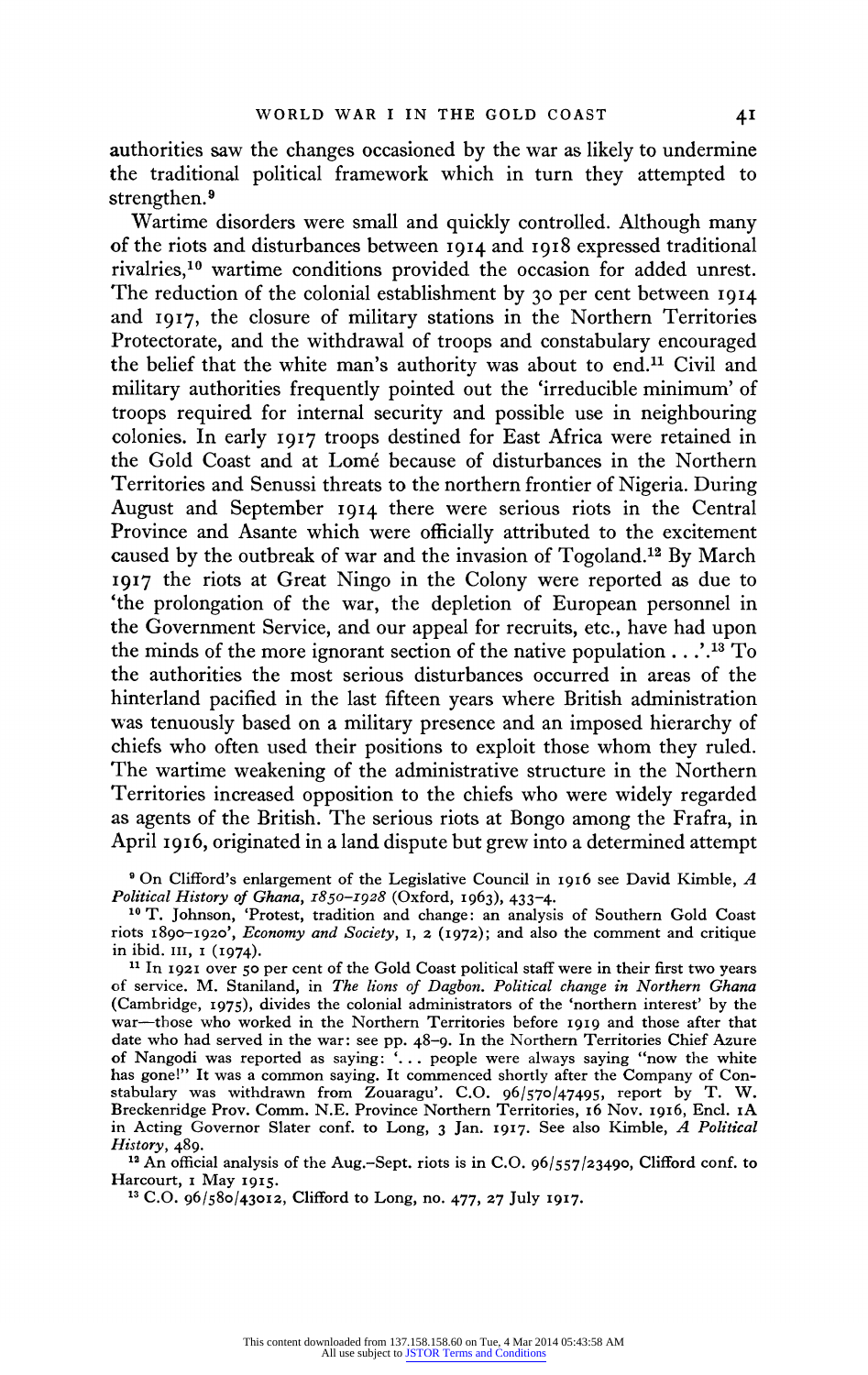to resist chiefly rule and alien administration.<sup>14</sup> Conversely the distur**bance in Gonja in March I9I7 was largely because a chief attempted to assert his power and refused to continue playing the role of a 'mere sergeant-major' to the British authorities. Initial resistance was against attempts to secure recruits, but local official incompetence and highhandedness set off a scare that a widespread rising against the whiteman**  was imminent, causing a detachment of troops to be hastily rushed north.<sup>15</sup>

**The war dislocated West African commerce; the barter terms of trade, improving up to I913, declined due to shortages and the consequent rise in the price of imports. The Gold Coast was self-sufficient in foodstuffs and war demands and a measure of import substitution encouraged an increase in internal economic activity.16 It is difficult to measure the effect of the war on the prosperity of the Gold Coast. The contraction of trade, especially of cocoa in I914-I6, hit local producers, middlemen and merchants but in overall terms they seem to have emerged from the war in a state of relative prosperity. This was certainly the view of the revenueconscious government and is in part borne out by the substantial sums of money spent by cocoa farmers on building roads and by middlemen on the purchase of lorries. But the war also brought a marked rise in the price of imports, many of which had become essential to ordinary Africans, while taxes on exports such as cocoa were passed onto producers. Despite the unpredictable revenue income the Gold Coast government by I916**  had paid the total cost of the Togoland operation (£60,000), met the in**creased costs of the forces in the Cameroons and East Africa, and begun to**  contribute from revenue £500,000 in gifts and loans to war funds. Private contributions to miscellaneous war funds were in the region of  $\oint$ , 100,000.<sup>17</sup>

**Gold Coast exports were arrested by the war with the exception of the major export crop, cocoa, and also kola nuts. Rubber exports had a slight and short-lived recovery while some African and European capital was put in to rubber and oil plantations in expectation of increased wartime export demands. On the outbreak of war cocoa exports slumped due to price uncertainty, decreasing demand and the loss of the German market. By the end of I9I4 cocoa prices were half those of late I913. Clifford proposed to the Colonial Office a government fixed minimum price to aid growers in an attempt to save the industry from what he saw would be** 

**<sup>14</sup>Roger G. Thomas, 'The I916 Bongo riots and their background: Aspects of the early colonial administration of Eastern Upper Ghana', to appear in A. Adu Boahen (ed.), Studies in Memory of Kwame Yeboa Daaku (forthcoming, 1978). I am grateful to Roger Thomas for a copy of his paper. Governor Clifford, an energetic and tetchy man, denounced the 'maladministration' of the Northern Territories in a vituperative despatch of over 100oo,ooo words, pillorying the northern officials for incompetence, brutality and indifference: C.O. 96/570/47495, Clifford conf. to A. Bonar Law, I8 Sept. I9I6.** 

**<sup>15</sup> C.O. 96/588/14277, Clifford conf. to Long, 14 Feb. I918, contains the Governor's analysis of the Bole riots in Gonja. A recent interpretation is by A. A. Iliasu, 'Rex v. Yagbongwura Mahama and six others', Universitas, v, no. I, Nov. 1975.** 

**<sup>16</sup> See further N. A. Cox-George, 'Studies in finance and development: the Gold Coast (Ghana) experience I9I4-I8', Public Finance, I3 (I958).** 

**<sup>17</sup>Sir Charles Lucas, The Gold Coast and the War (London, I920), 46 ff.**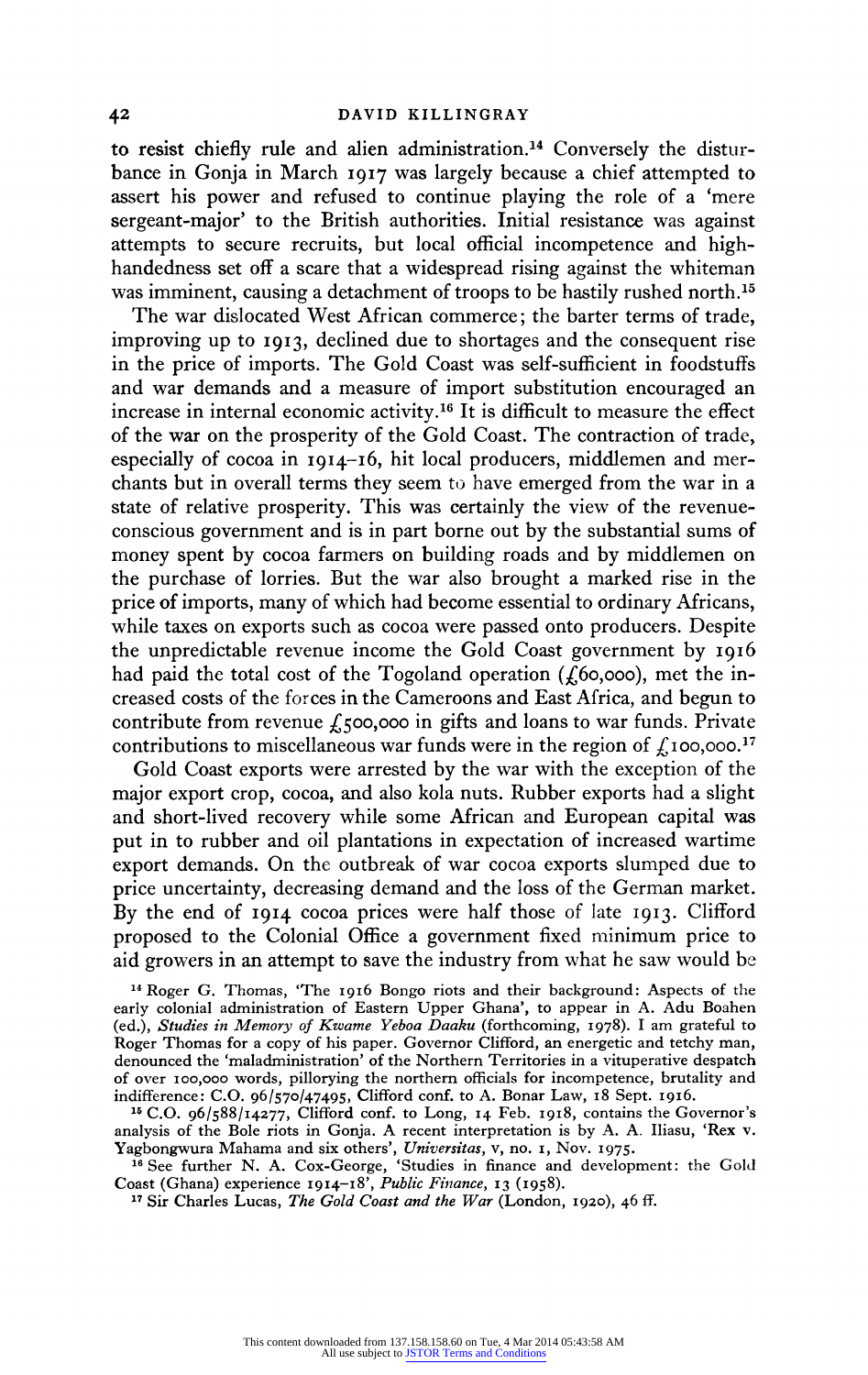**its ruin.18 The Colonial Office took a more sanguine view, expecting markets to recover and the war to be short. Although cocoa exports picked up and, with the exception of I918, increased, the figures are deceptive and do not reflect price fluctuations, quality, or actual production by farmers. For example, writing in I918 the Director of Agriculture estimated that in the I9I7-18 season only about three-quarters of the crop had been gathered and half sold, the remainder being left to rot on the trees.** 

**The war also changed the direction and pattern of Gold Coast external trade. German shipping and German markets disappeared. African trading company's such as Ocansey's, involved in the Hamburg trade, diverted capital in to new ventures such as motor agencies and cinemas. Direct trade with the United States increased.19 The large British trading companies-the 'Combine' firms-and the Elder Dempster shipping line, aided by the British export licensing schemes of 1917-18, increased their monopoly role in British West African trade and fuelled the resentment of African cocoa farmers and traders who formed co-operatives and attempted to become shippers.20 The colonial authorities in both London and Accra favoured increased competition rather than less. Clifford opposed the suggestion by the 'Combine' that they take over the trading activities of the Basel Mission, and in face of increasing Foreign Office hostility to the Swiss-German concern he attempted to preserve its trading role arguing that 'they are practically the only people who stand between the "Combine" and something very like monopoly.... They are decidedly useful to the purchasing public of the Gold Coast'.21 Eventually the Basel Mission trading concerns were taken over by Werner's of Liverpool. Another aspect of the expulsion of the Missions was that its schools, which catered for about 35 per cent of all children in school, were placed under a greater measure of direct government control: in I914 the government had been responsible for 8 per cent, of schools, whereas by I9I9 the figure was 60 per cent.22** 

**<sup>18</sup>C.O. 96/548/39121, Clifford conf. to Harcourt, 24 Sept. I914.** 

<sup>19</sup> Gold Coast exports by value to the United States in  $1914$  amounted to  $\pounds$ 93,383, **2 per cent value of total foreign trade; this trade increased by four times in the boom of 1918-19** to reach a figure of  $\bar{\mathcal{L}}_3$ ,465,699, 33 per cent of total foreign trade.

**<sup>20</sup>Kimble, A Political History, 48-9. During the war the number of African exporters increased: see the chapter on 'Cadbury, cocoa and the First World War', in R. Southall, 'Cadbury on the Gold Coast, 1907-38: The dilemma of the model firm in a colonial economy' (unpub. Ph.D. thesis, Birmingham University, I975). P. N. Davies, in his The Trade makers. Elder Dempster in West Africa, I852-I972 (London, I973), I98-9, claims that in monetary terms Elder Dempster and the other British shipping companies associated with it constantly secured moderate but adequate returns on capital even after all previously non-requisitioned ships were taken over at 'Blue Book' rates early in 1917.** 

**<sup>21</sup>C.O. 96/558/26205, minute by Clifford on desp. Acting Governor Slater to Long, 19 May I915. In I907 Governor Rodger of the Gold Coast had also opposed the West African shipping ring as 'an unmitigated evil': C.O. 96/458/24936, Rodgers no. 267 to Elgin, 21 June I907.** 

**22 Department of Education Reports, I914 and 1919. Guggisberg in the Legislative Council Debates, 4 Feb. I918, referred to the removal of Basel Mission education work as 'the greatest blow which education in the country has ever received'. For an outline of the activities of the Basel Mission during the war see Noel Smith, The Presbyterian**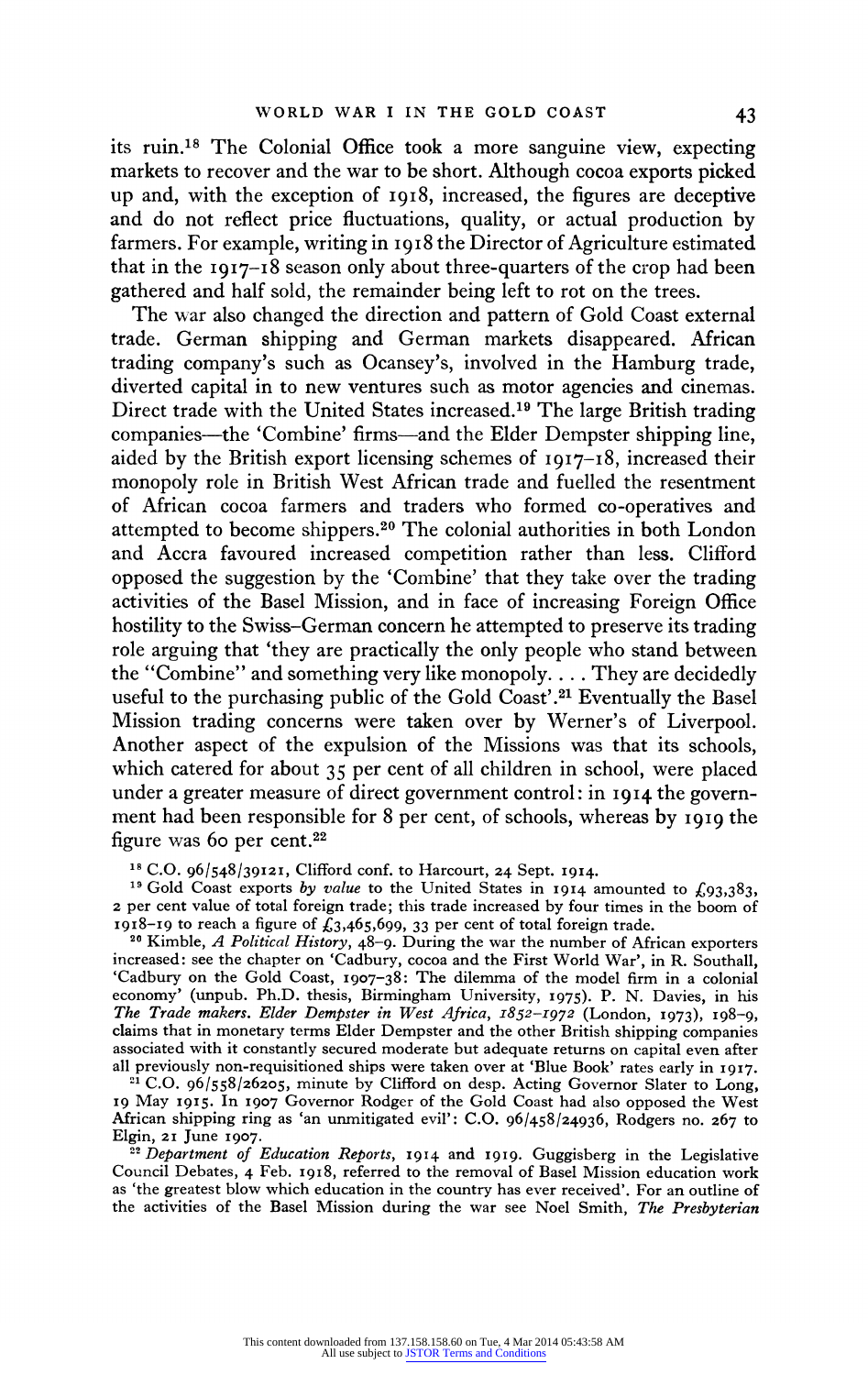**One of the most serious wartime problems was shipping shortage which along with internal traffic bottlenecks disrupted trade.23 In I9I7 the United Kingdom had to husband its shipping space and therefore allocated space for various Empire products. Gold Coast cocoa was restricted to 50 per cent of the I916-17 figure, to be controlled by licence. As shipping declined so coal imports fell with the result that firewood had to be used for the railways and mines.24 In 1915 explosives for the Obuasi mines were in short supply and part of the work force was laid off. As imports fell so the government feared that customs duties, the major source of government revenue, might drastically decline, affecting railway development and other public works, but especially railways which Clifford regarded as the vital arteries for the development of the territory. Government revenue was unpredictable and loans from the London money market for such work were refused by the Colonial Office. When work on the northern railway extension from Koforidua to Kumasi through the cocoa growing region was suspended in April i915 it was in part due to static revenue but a more important reason was the railway liabilities of Ig95,000 incurred owing to financial muddles.25 Additional revenues came from increased railway rates in May 1915, and work was resumed on a shorter twenty kilometre stretch of the northern line in September paid for by an increase in the ad valorum duty on imports from io per cent, to <sup>12</sup>per cent. Clifford defending the increase said 'the natives are rolling in money'.26 In September 1916 revenue for road and railway building was raised from an export tax on cocoa.27 Colonial Office sanction for the** 

**<sup>26</sup>C.O. 96/560/47873, minute by Fiddes, 21 Oct. 1915, reporting on a discussion with Clifford, on Acting Governor Slater conf. to Long, 30 Sept. 1915. A year later when the export tax on cocoa was introduced Clifford suggested that the 'spending capacity of the population in the Colony and Ashanti has not been diminished ... there is probably a larger quantity of ready money in the hands of the natives than ever before', C.O. 96/566/24852, Clifford conf. to Long, 8 May I9I6.** 

**<sup>27</sup>The war substantially altered revenue sources in British West Africa. In 1913 nearly 80 per cent of Gold Coast revenue came from import duties and receipts from govermentowned railways. During the war import duties were increased and in Oct. I9I6 an export duty was for the first time imposed on cocoa. The cocoa duty was one farthing per lb or Is. 3d. per load; in Sept. 1917 this was reduced to is. per load, in July 1919 raised to 2s. 6d. per load. In I919 and 1920 yield from the cocoa duty equalled about 25 per cent** 

**Church in Ghana, I850-1960 (Accra, 1966), I45-54; and Debrunner, A History of Christianity, 277-90.** 

**<sup>23</sup>Shipping tonnage on the Gold Coast declined by 50 per cent in 1913-15: Trade Report, 1915. In I913, 693 ships entered Gold Coast ports, by 1918 only 256, an increasing number of them sailing vessels and U.S. ships: see Cox-George, 'Studies in finance.. .', I49.** 

**<sup>24</sup>Firewood cutting placed an added burden on labour shortages especially in the gold mines; lack of coal for the pumps caused Accra harbour to finally silt-up. Imported foodstuffs, standard fare for most Europeans, rose in price, were harder to come by, and late in arrival.** 

**<sup>25</sup>See C.O. 96/557/23477, Clifford desp. no. 377 to Long, i May 1915. Customs and**  railway revenue in **1914** amounted to  $f_{1,331,712}$  which was c.  $f_{30,000}$  more than in **I9I3; customs and railway rates for 1915 equalled ?I,44I,ooo. In his speech to the Legislative Council on 25 Oct. I917 Clifford said that 'judged from a purely financial standpoint the year 1916 was easily the most prosperous that this colony has yet experienced ... the revenue collected ... was the largest ever recorded'.**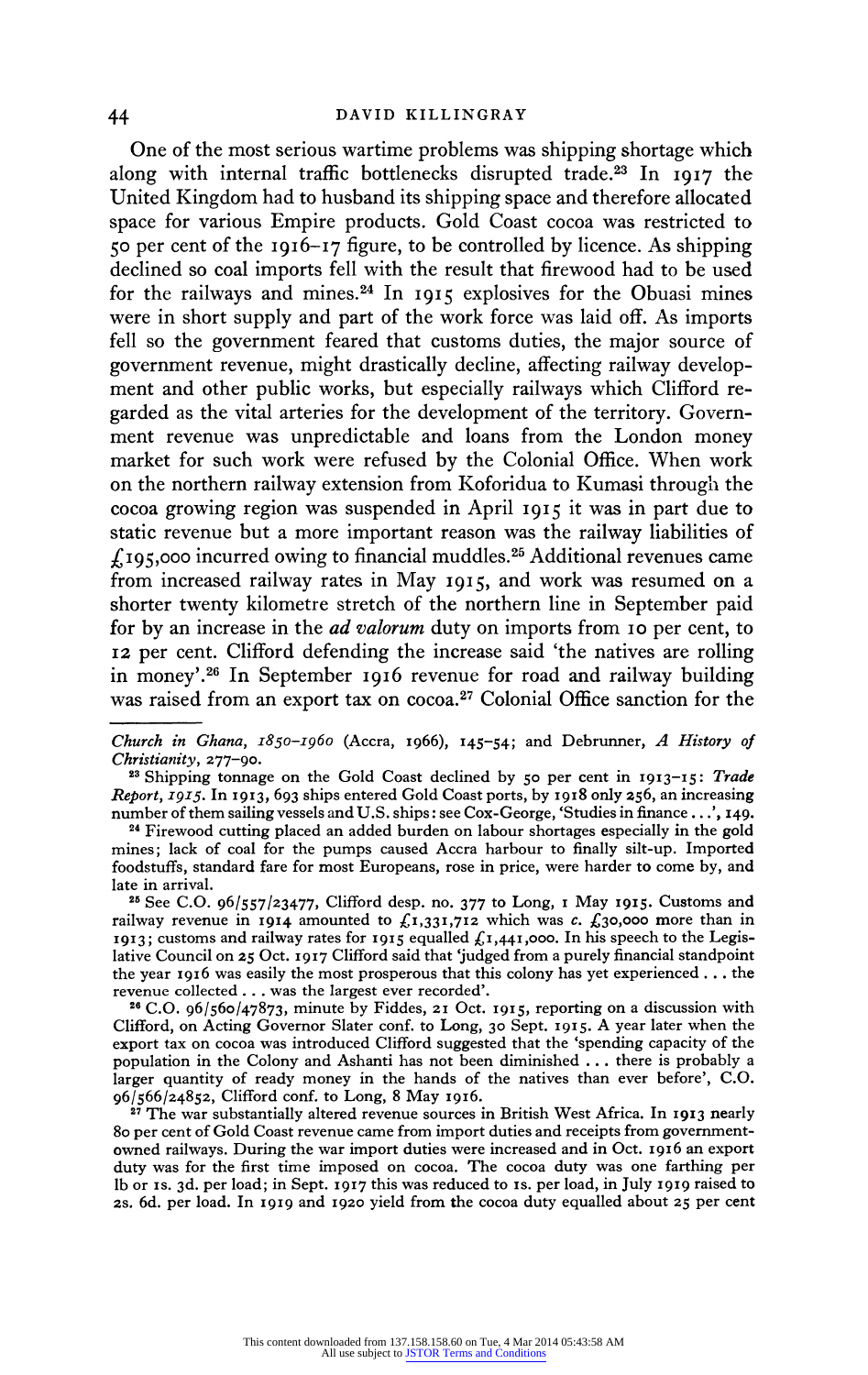**continuation of the northern line was subject to an imperial preference condition that rails were to come only from surplus Nigerian stock or Canada, not from the United States. Further work on the railway was suspended in early 1917 on instructions from London that colonial development work should not be undertaken in wartime when material and labour were limited: 'All our steel is needed for killing Germans in France and Flanders and not for building railways in the Gold Coast!'28** 

**The unpredictable nature of cocoa prices and exports decreased money in circulation and led to a coin shortage which not only hampered normal commerce but gave rise to 'the rumour ... among the native population that this was occasioned by the fact that Great Britain and her Allies were being worsted in the struggle with Germany, and that all the money in England had been exhausted'.29 Paper notes issued in 1916 helped ride over the problem but these were regarded with suspicion by many labourers who refused to work for them; labourers and soldiers paid in note frequently exchanged them for coin with money dealers at a loss.** 

**The exact level of wartime inflation is difficult to compute. An official estimate said the cost of living for European officers had increased by about 45 per cent, from August 19I4 to June I917,30 and African clerks claimed in a petition of I920 that the purchasing value of the pound had**  fallen by 50 per cent, in eight years.<sup>31</sup> Wartime demands for foodstuffs **and labour increased internal price levels and rising import prices sharpened social conflict. In Kwahu between late 1915 and I917 the asafo secured from the Omanhene a comprehensive set of rules regulating political and** 

**of total revenue. The export duty was lowered in I922 back to one farthing a load, by which time it had become an accepted revenue source providing the territory with capital sums for the development programmes of the 1920S. Immediately following the war similar export duties were imposed on kola and timber, a differential duty on palm kernels, and later a duty on diamonds. By 1920 export duties contributed over 25 per cent of total revenue. These export duties were increased and retained after the war to compensate for the loss of revenue following the prohibition on the importation of 'trade' spirits introduced by the British authorities in West Africa in Mar. I919 in anticipation of the Convention of St Germain-itself a product of the Paris peace negotiations-concluded in Sept. I9I9. The Report of a Committee on Trade and Taxation for British West Africa (London, I922), Cmd. i6oo, p. 25, said that this prohibition 'effected a sudden revolution in the fiscal system of the British West African Colonies'. In 1913 spirits contributed about 64 per cent, of the total customs revenue of the Gold Coast; in I 920 only 6 per cent.** 

**<sup>28</sup>C.O. 96/572/58099, Min. by Flood on Clifford desp. no. 840 to A. Bonar Law, 13 Nov. I9I6.** 

**<sup>29</sup>C.O. 96/561/59283, PS. by Clifford in secret desp. to A. Bonar Law, 4 Dec. 1915. Another reason for the coin shortage was that the Royal Mint was heavily engaged in munitions work. Cowries returned to circulation in the Northern Territories during the war: Northern Territories Report, 1919.** 

**<sup>30</sup> C.O. 554/33/36050, Colonial Sec. to Crown Ag., 2 June I917. An indication of the rate of inflation and the growth of the internal economy is given by the accelerated velocity of circulation of currency. In 1914 there was £463,750 in circulation, by 1918 £2,171,23 see Cox-George 'Studies in Finance', I56. Polly Hill in The Gold Coast Cocoa Farmer: a preliminary survey (Oxford, 1956), 36, quotes an informant on figures for annual rates**  paid to cocoa labourers at Asafo in Akim Abuakwa as  $\{4 \text{ in } 1914, \text{ } 46 \text{ in } 1916 \text{ and } \text{ } 410 \text{ in } 1918. \}$ **in 1918. 31 Kimble, A political history, 45.**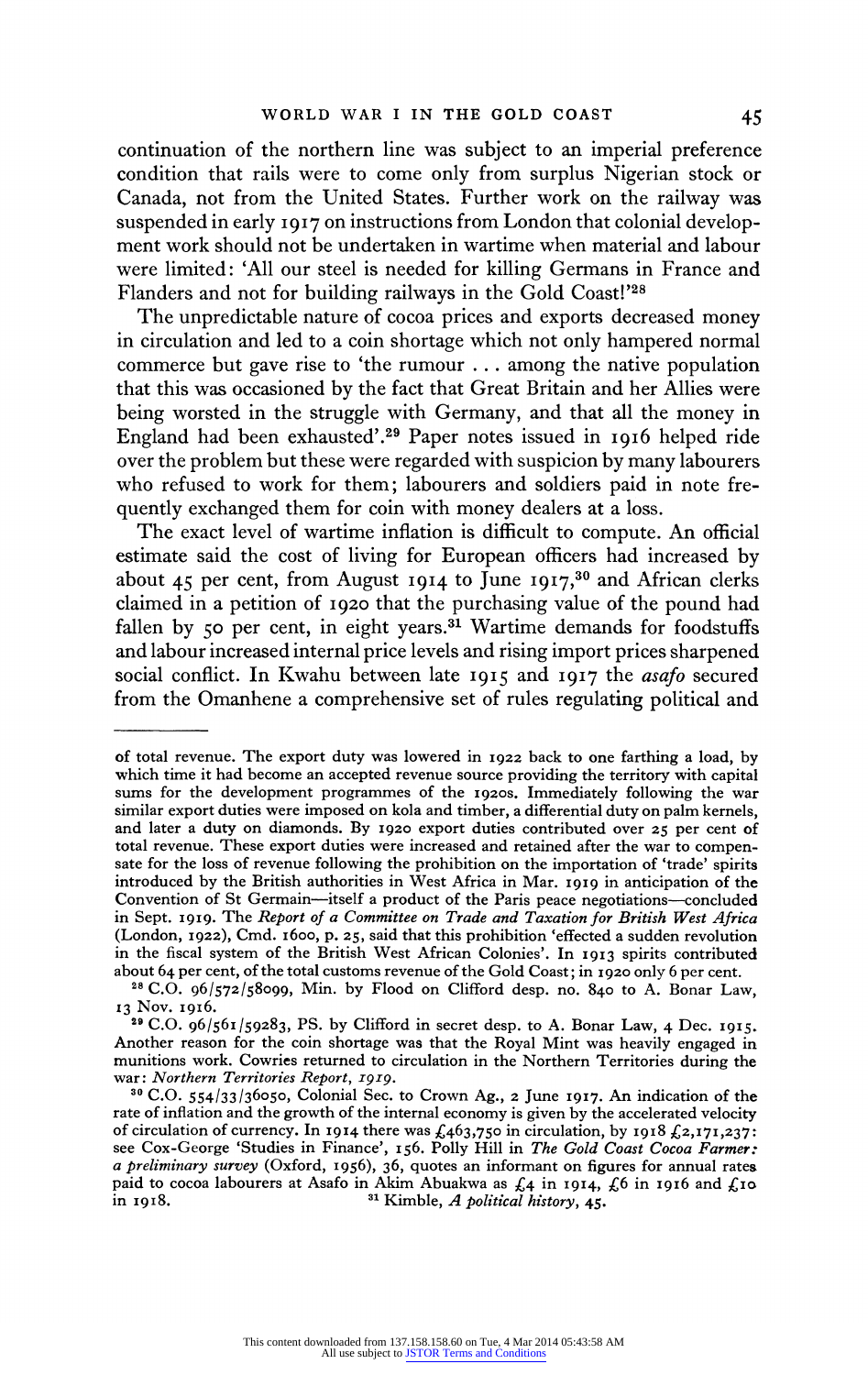**economic affairs in the state and a charter which, Simensen, says 'outlined an ambitious plan for using state power to curb wartime inflation'.32 Inflation helped change more speedily the social and economic relations**  within the country and led 'young men' to challenge chiefly authority.<sup>33</sup> **In spite of inflation many wage levels remained unchanged throughout the war. This was so for clerks, the largest single employed group in the country, and gold miners at Obuasi.34 War bonus was paid twice to European officials and in 1918 also to African 'subordinates', the latter sending a petition to the Secretary of State in I9I9 which revealed the level of discontent over wages and promotional opportunities in the civil service.35** 

**With the growing realization that the war might continue for some years the British government gradually erected tighter controls over its own economy and sought to mobilize the resources of the imperial dependencies for the war effort. Supplies of raw materials and manpower from the Empire played an increasingly important role as the war progressed. And the experience of the war helped fashion economic and military thinking about the role of Empire in peace time.** 

**The British, unlike the French, did not regard the African colonies before I916 as a source of troops to be deployed for imperial purposes. Local colonial forces were for maintaining law and order within the colony, securing frontiers, and a reserve in case of trouble in neighbouring territories. In World War I troops from the Gold Coast were used in Togoland, the Cameroons, and the East African campaign.36 Enlisted** 

**<sup>32</sup>J. Simensen, 'The asafo of Kwahu, Ghana, a mass movement for local reform under colonial government', Int. \_J. Afr. Hist. Stud., VIII, 3 (I975), 384. 33 See also Kimble, A Political History, 458.** 

**<sup>34</sup>Reporting on the unrest at the Obuasi mine in late I919 the manager wrote that it was due to 'dissatisfaction with the existing rates of pay which are the same as in prewar days'. Ashanti Goldfields Corporation papers (Guildhall Library, London), x4, 171/46, p. 126, Watkins to Mann, I7 Nov. 1919.** 

**35 See Kimble, A Political History, 102-4. Clerks of the Gold Coast Regiment in I916 complained of their wages lagging behind other departments and claimed that 'promotion among us is very slow and dull': C.O. 96/567/29087, letter from Solomon Aidoo and I2 other clerks to Col. Rose, O.C., G.C.R., Kumasi, 3 Apr. I916, encl. in Clifford desp. no. 396 to A. Bonar Law, I June I916.** 

**<sup>36</sup>The Gold Coast Regiment was led by white officers. The rank and file, for the most part illiterate, was recruited mainly from the Northern Territories or from neighbouring French territory. In 1914, 4I per cent of the G.C.R. came from within the N.T. and 59 per cent from outside, mainly from French territory. The latter figure had declined to a mere 5 per cent by I9I8: from an approximate calculation given in Roger G. Thomas**  'Military recruitment in the Gold Coast during the First World War', Cahiers d'Études **Africains, xv, no. 57 (I975). C.O. 879/12I/1098, Report on the Combatant Manpower of the Native Races of British West Africa, 1923, gives the following figures for the totals of West Africans involved in the war effort:** 

|              | W.A.F.F.          |        | Carrier Corps Motor Transport | Total  |
|--------------|-------------------|--------|-------------------------------|--------|
| Nigeria      | 13,980            | 28,313 | 250                           | 43,043 |
| Gold Coast   | 0.890             | 400    | 1,197                         | 11,487 |
| Sierra Leone | 646               | 11,918 |                               | 13,865 |
|              | 1,400<br>(W.A.R.) |        |                               |        |
| Gambia       | 35 <sup>T</sup>   | 75     |                               | 426    |
| Totals       | 26,267            | 41,107 | 1,447                         | 68,821 |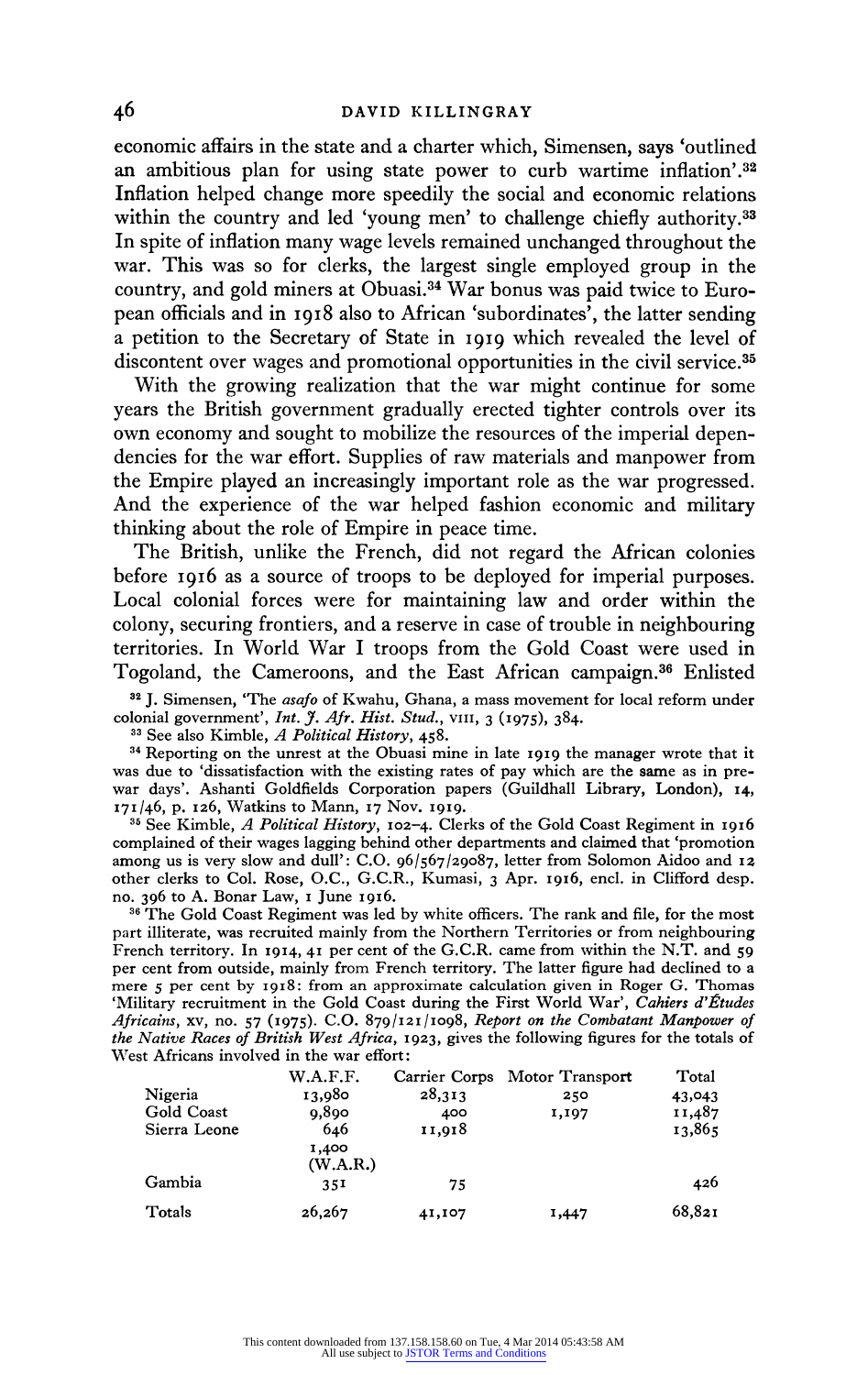**carriers were a necessary part of the peace time Regiment but wartime operations required further recruits to replace wastage. Two thousand carriers were speedily assembled for the Togoland campaign, many of them impressed by chiefs. The Gold Coast provided relatively few carriers for service outside the country compared to Nigeria and Sierra Leone. Of the estimated 20,000 carriers used in the Cameroons campaign37 3,300 were supplied by the Gold Coast government, mostly Ewe from occupied Togo; only about 400 carriers went from the Gold Coast to East Africa in I9I6.38 Owing to the labour shortage and the military recruitment programme of 1916-17 the authorities in Accra resisted proposals to recruit carriers and non-combatant labour for work overseas.39** 

**There was considerable hostility by Africans to military carrier service, which placed a man under military discipline and contract on wages that, in the short term, did not compete with those of free carriers or other labour.40 Commenting on the lack of carriers for use within the country in 1917 Haywood, the Deputy Director of Recruiting, said: 'The remaining tribes of the Gold Coast [not the Northern Territories] have of late years become so prosperous owing to the profits made in the cocoa trade that they will neither work nor carry'.41 In attempts to secure carriers officials resorted to forced recruitment. In August I9I4 the acting manager of the Obuasi gold mines melodramatically described government attempts to get carriers: 'Natives restless ... sixty carriers have been obtained ... and the rest of the natives are in fear of arrest for this purpose, with the consequence that yesterday the camp was more or less deserted, most of** 

**4 AH XIX** 

**On the role of the Gold Coast Regiment in the war see Lucas, The Gold Coast; E. Gorges, The Great War in West Africa (London, I920); Sir H. Clifford, The Gold Coast Regiment in the East African Campaign (London, I920); A. Haywood and F. A. S. Clarke, The History of the Royal West African Frontier Force (Aldershot, I964). 37 Haywood and Clarke, op. cit., 173.** 

**<sup>38</sup> CAB 1/23/2, Printed conf. memo misc. no. 331, Jan. 1917, 'On steps taken to increase the supply of (a) coloured troops, (b) coloured labour. . .', gives the following figures for the Gold Coast contingent in East Africa: I,385 combatants and 400 carriers with a reinforcement rate calculated at I35 per month. Nigeria had 2,6oo combatants and I,000 carriers in East Africa and reinforcement rate was 360 per month. Service conditions in East Africa were extremely harsh as the casualty figures clearly show.** 

**<sup>39</sup> In the War Cabinet discussion of 23 Mar. 1916 on labour supply, CAB 42/11/9, both Lloyd George and Bonar Law suggested African labour. There were other proposals for using West African labour-in the docks of the French Channel ports, for building munitions factories in the U.K., and Gold Coast miners for tunnelling on the Western Front. Strachey at the Colonial Office minuted a view shared within that department when he said '. . . it is a complete delusion to suppose that there is a large field for the recruitment of labour of any kind in West Africa. . .'. C.O. 554/31/40535, on letter from War Office, 24 Aug. 1916. The following month Ellis, the head of the West Africa department at the C.O., argued that India's 300 millions should be used as a labour source for Mesopotamia and that 'proportionately to population the Gold Coast has done more in men and money than India'. C.O. 554/31/47393, minute on letter from War Office, 29 Sept. I916.** 

**<sup>40</sup> C.O. 445/33/17128, Inspector General W.A.F.F. conf. Report on Gold Coast** 

**Regiment 1913, encl. in Clifford to Harcourt, i May 1913. 41 C.O. 445/42/27IOO, Haywood to Adj. Gen. War Office, 2 May I917.**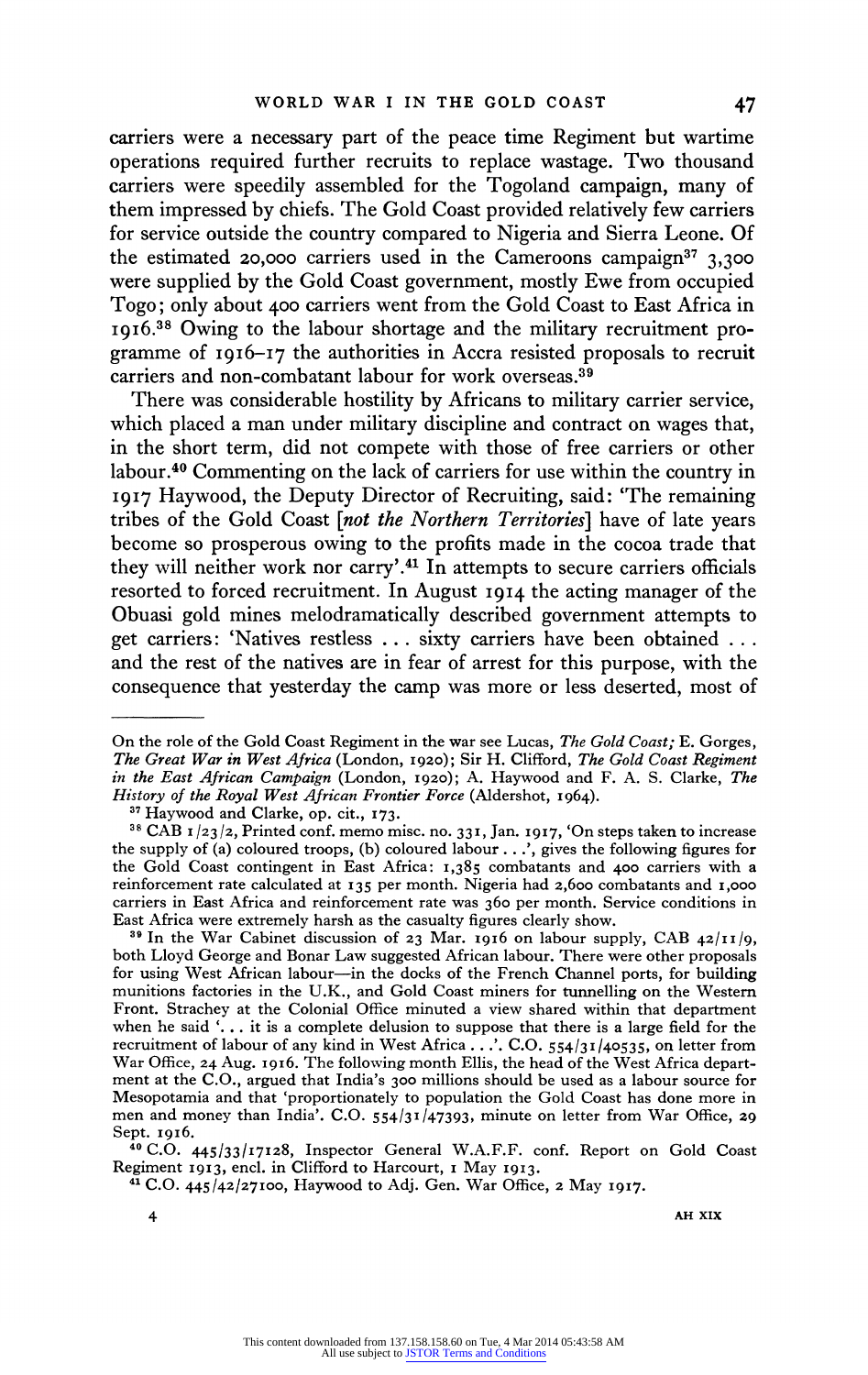**the boys taking to the bush'.42 At many of the recruiting meetings in I916 and early I9I7 officials were met with a sullen response and few carriers or soldiers.43 The Gold Coast authorities and the Colonial Office resisted appeals from the War Office in I9I6 for labour for the Inland Water Transport Service in Mesopotamia, but it did agree to the recruitment of non-combatant motor transport drivers for East Africa, and between November I9I6 and May I918 about 760 men, mostly untrained, and from the coastal region, were sent.44 Rates of pay were good but the drivers were rapidly despatched to Freetown before the start of the cocoa season to prevent desertion.** 

**Over I,ooo Gold Coast troops served in the Cameroons campaign from September I9I4 to early 1916. In the estimation of their officers they acquitted themselves well. As the war dragged on and new fronts were opened the imperial authorities, with the example of the successful campaign in West Africa before them, increasingly thought of using African troops in other theatres. The Cabinet had already considered a memo by Bonar Law, the Colonial Secretary, in October I9I5 which said of West Africa that it was 'not practicable to train any considerable fighting force in addition to the force already in existence' although 'after the surrender of the Cameroons some part of the West African Frontier Force might perhaps be used outside West Africa, e.g. in Egypt or Mesopotamia, if it is considered safe to employ Mohammedans there'.45 West African troops were thought to be particularly suited to East Africa where German tactics were holding down a large number of British, Indian and South African troops. The vast losses on the Somme and problems of Indian security made the War Office anxious to replace the bulk of the East African force with black troops.46 In July I916 a detachment of the Gold Coast Regiment was en route to East Africa 'not as volunteers but under orders'. Black troops gradually replaced Indians and South Africans. Cabinet policy was that when the Germans had been driven into the malarious south of Tanganyika 'it may be politic to conduct the final phases with black troops only, provided they are available in sufficient numbers'.47** 

**A small lobby in Parliament used the press to promote the idea of a huge black army raised in Africa like that of France-the 'million black army movement' as it was disparagingly called by a hostile Colonial Office. The** 

**<sup>42</sup>Ash. Gold. Corp, I4, 171/36, p. 74, W. Samson to Mann, Ix Aug. 1914.** 

**48 See D. Boyle, With ardours manifold (London, I959), 160-7; also the Transport Department Report, 19I6.** 

**<sup>4</sup>C.O. 445/42/11383, Clifford conf. to Long, 7 Feb. I9I8. The war provided Africans with new technical skills that contributed to the economic development of the Gold Coast in the I920S.** 

**<sup>46</sup>CAB/37/136/I9, Conf. memo to Cab., I8 Oct. I9I5, 'Question of raising native troops for imperial service'. See also C.O. 537/604, secret, 8 Oct. 19I5.** 

**46 C.O. 445/37/5528I, Brade of War Office to Under Sec. of State Colonial Office, o0 Nov. I9I6.** 

**<sup>47</sup>CAB 42/17/5, secret 'Note on the campaign in East Africa' to Cabinet from War Office, 7 Aug. 19I6. See also C.O. 445/37/42406, War Office to Colonial Office on the Nigerian and Gold Coast contingents for East Africa, 4 Sept. 19I6.**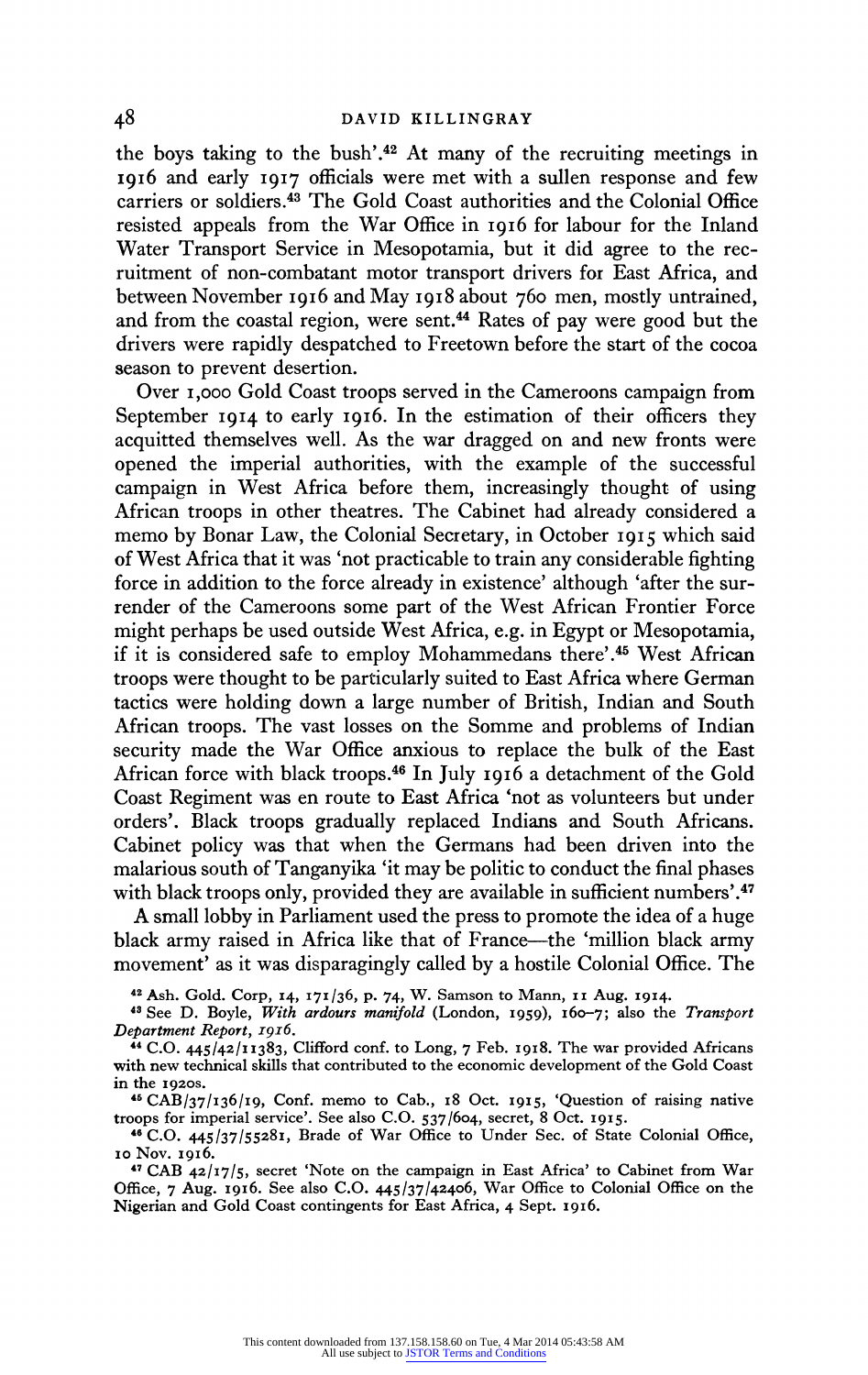**Colonial Office resisted the idea of using black troops outside West Africa and was strongly opposed to their use in Europe or against European troops.48 The reasons given were that West African soldiers had lower levels of training, were unsuited to the climate, the difficulty of obtaining the correct food for them and their general unreliability as fighting men. In short they were, as one Colonial Office minute put it, mercenaries who fought for pay and therefore had to be used carefully. This was generally the view of the War Office also. Imperial needs in East Africa changed Colonial Office policy in 1916, and by the spring of I918 both the Colonial and War Offices began to consider how West African troops could be used 'as a reserve for employment in any suitable theatre in any emergency that may arise'. The Colonial Office accepted that as the fighting in East Africa appeared to be drawing to a close the Gold Coast Regiment should form part of a West African Service Brigade under War Office control for possible use in the Middle East 'but not against German troops in Europe'.49 The Brigade was destined for Palestine when the war ended. By then the C.-in-C. France was suggesting to the War Office the use of black troops for the offensives on the Western Front in I919, an idea being considered by the Army Council.50** 

**At the end of 1916 the Colonial Office, in response to the press clamour for a large West African army which had been taken up by the War Office, suggested that Colonel Haywood be sent on a recruiting mission to West Africa 'as a means of convincing the War Office on this subject, and also putting the practicable recruiting on a business-like basis'.51 Recruiting in the Gold Coast since September 1916 had not been very successful partly because the cocoa season offered work which was much better paid. Even in mid-I9i7 army pay at between is. and Is. 3d. was below that of the mines and the police. Conscription was not favoured by the Colonial authorities, or the War Office, who feared it would lead to grave trouble in the Colony and the possibility of a rising in Asante. A stark warning of possible consequences was provided by the rising against French conscription practices.52** 

**<sup>48</sup>The parliamentary campaign for the Black Army was led by Col. J. C. Wedgewood. In Sept. I916 the C.O. rejected a request from the War Office for 6,ooo personnel from East and West Africa for use as supply companies for siege battalions on the Western Front. C.O. 537/952, secret, 8 Sept. 19I6, minute by Flood, 9 Sept. 1916: 'I think it is high time that W.O. were told bluntly that the idea of collecting a large force from the thinly populated W.A. Colonies is chimerical.... In any case we could not agree to let W.A. negroes be murdered by France's winter climate simply to make a R.G.A. [Royal Garrison Artillery] holiday'.** 

**49 C.O. 445/45/21634, Memo on Inter-Departmental Conference at Colonial Office on the West African Service Brigade, 5 May 1918. See also CAB 27/8 WP-72, secret memo by Hankey to War Cabinet on 'Military policy of the Empire', discussed by Cabinet, I3, 14 and 20 June 1918.** 

**50 C.O. 445/45/46814, C-in-C France secret tel. to War Office, I9 Sept. 1918 and War Office reply of 20 Sept. 1918.** 

**<sup>61</sup>C. 0. 445/42/27IO0, minute by Strachey on Report by Haywood to Adj. Gen. War Office, 2 May I917.** 

<sup>62</sup> See Hélène D'Almeida-Topor, 'Les populations dahoméenes et la récrutement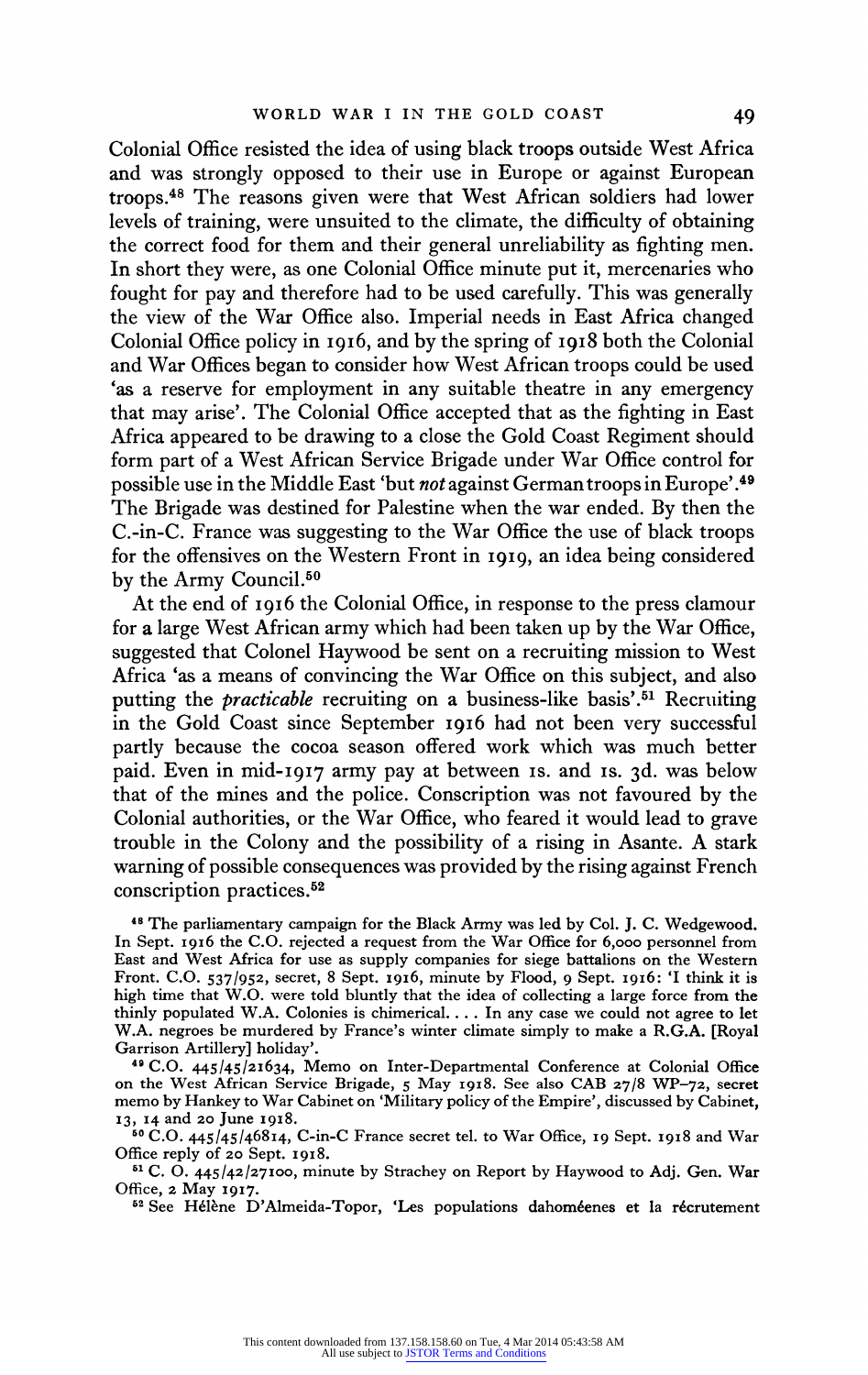**Haywood's recruiting drive lasted from January to April I9I7. He was assisted by officials and also recruiting committees in the Colony which included representatives of the Aborigines' Rights Protection Society. Enlistment was supposed to be voluntary but a large measure of compulsion was placed on recruits.53 Numbers recruited were low and bore out the pessimistic prognosis of the Colonial Office. There was widespread resistance to 'joining-up' and especially to going over the sea to fight. Appeals to patriotism, pride and privilege appear to have had little impact. As the Omanhene and sub-chief of Kwahu said, they had every sympathy for the recruiting campaign but their people would not come forward because 'we have never crossed the sea aboard a steamer to a foreign land to fight contrary to our native customary law and rules; we are quite ignorance [sic] of using European guns; we are quite illiterate persons who cannot read and write; we are natives not accustomed to European wearing apparel; we will not want of our native diets'.54 In the southern parts of the Colony public opinion and the press largely prevented direct or indirect pressure to gain recruits. However, in the Eastern Province Nana Ofori Atta, Omanhene of Akim Abuakwa, and Nane Mate Kole, Konor of Manya Krobo, both members of the Legislative Council, put pressure on men to enlist and offered financial inducements. Between 600 and 700 recruits came from the Province; in the Central and Western Provinces numbers were negligible. Of the 200 or so recruits from Asante a good number were from the Northern Territories and had been bribed by chiefs eager to prove their loyalty to the authorities.55 Slater, the Acting** 

**<sup>64</sup>C.O. 445/38/5946, Omanhene to District Comm., Kwahu, as reported by Acting**  Governor Slater conf. to Long, 31 Jan. 1917.<br><sup>55</sup> See Armitage, Chief Comm. N.T. to Colonial Secretary, enclosed with *Northern* 

**militaire pendant la premiere guerre mondiale', Revue franfaise d'histoire d'outre-mer, LX (1973), I96-24I; M. J. Echenberg, 'Paying the blood tax: military conscription in French**  West Africa **1914-29'**, *Canadian J. Afr. Stud.*, **IX, 2** (1975). Harding at the Colonial **Office described French conscription policy as 'a new and particularly objectionable form of slavery' (C.O. 445/45/7565), while Clifford said that a policy which forced Africans 'to risk their lives in a struggle in which they are only concerned at second hand . . . appears to me indistinguishable from the old slave traffic to the West Indies . .' (quoted in a minute by Ellis, C.O. 96/579/31547, 3 July 19I7).** 

**<sup>53</sup> Thomas, 'Military recruitment', deals in detail with the recruiting drive and shows that the image of 'volunteer' enlistment suggested by Kimble and Crowder is an 'oversimplified description of the situation'. For a parallel study of recruitment in Nigeria, see John Barrett, 'The rank and file of the Colonial Army in Nigeria, 1914-i8', J. Modern Afr. Stud., xv (I977). Haywood writing in 1923 said that 'far greater energy in organizing the recruiting campaign was displayed by the Gold Coast than in other West African dependencies': C.O. 879/1/1098, Conf. Print (Africa).** 

**Territories Report I9I8, 20 Sept. 19I8, in C.O. 96/604/57959. There was a total of 9,890 Gold Coast troops in the West African Frontier Force during the war; 5,680 were recruited during the war of whom 4,908 enlisted in the recruiting drive 19I7-I8; 3,879 recruits (6i per cent) came from the Northern Territories. Gold Coast casualties during the war were as follows: in Togoland I4 killed, 58 wounded; Cameroons, 44 killed/died of wounds/ accidentally killed, i8 died of diseases, 115 wounded; East Africa, 22I killed/died of wounds/accidentally killed, 309 died of disease, 24 missing, 693 wounded and 531 invalided. The source for these very high figures is C.O. 445/50/15672, Rose 0. C. Gold Coast Regt. to Governor, io Feb. I920, in Guggisberg to Milner, 26 Feb. I920. Crowder**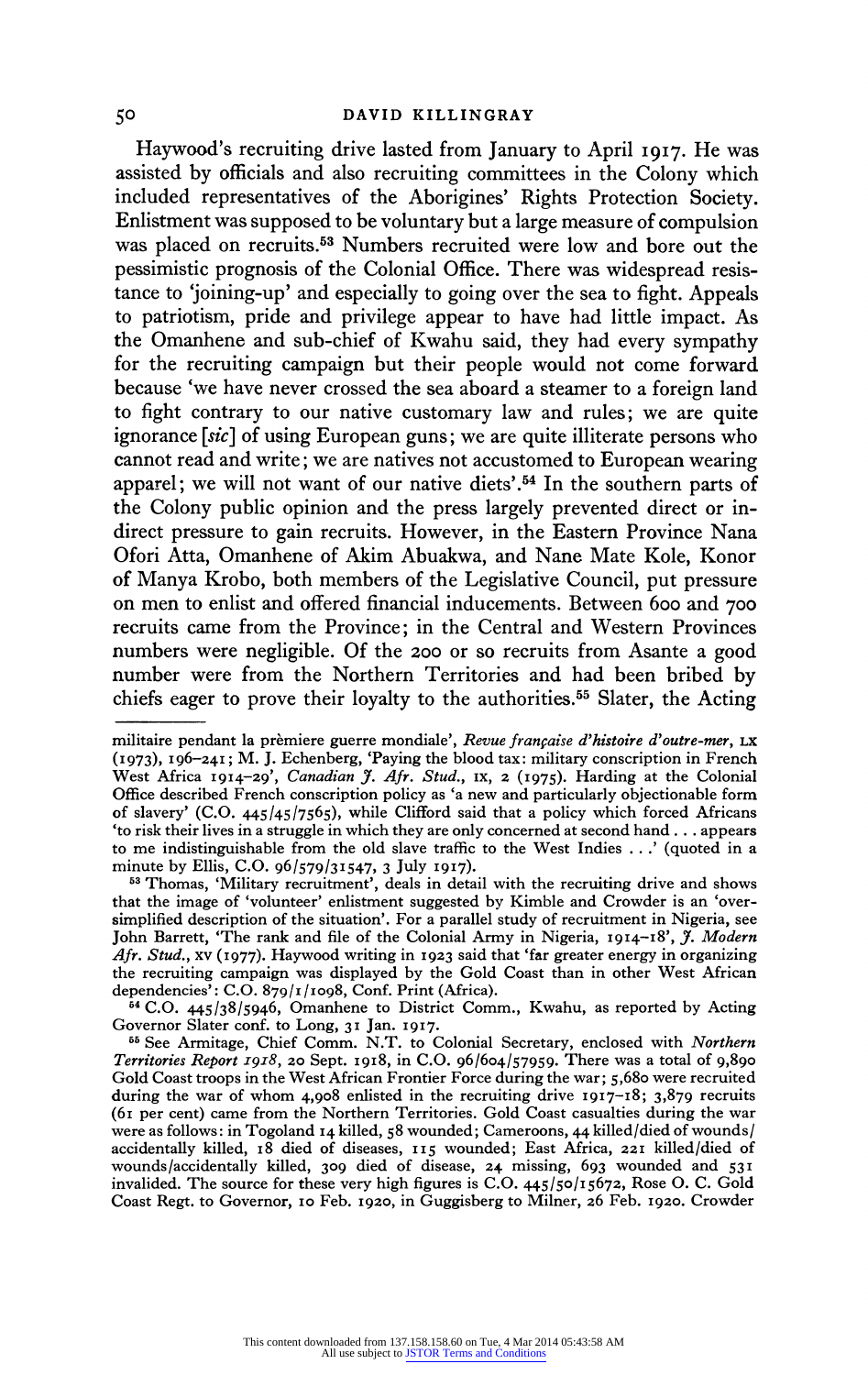**Governor, who accompanied Haywood on his recruiting tour in Asante observed that in the old days the Omanhenes could have 'produced unlimited numbers by a mere order to their young men . . . but nowadays their authority is but slender'.56 Up to I9I4 the general feeling of officials, although not of Fuller the Chief Commissioner, was that the Asante were suspect and therefore should not be recruited as soldiers. Wartime demands for men threw the Gold Coast Regiment open to Asantes in early 1916 although a few months earlier the Colonial Office had opposed their recruitment as premature.** 

**In the Northern Territories Armitage feared that the measures used by chiefs to secure recruits would undermine their authority, although a frequent response by chiefs reluctant to denude their lands of their strongest young men was to send recruits of the poorest quality.57 Compulsion was widespread and the authorities were fully aware that most recruits came in this way. Mountray Read, the Acting Chief Commissioner in the Northern Territories, said that chiefs 'are all in sympathy with our requirements and will give men'.58 Clifford wrote: 'It is probable that few individuals among those who have enlisted would have agreed to become soldiers if left to their own devices. When, however, they have found themselves selected by their Chiefs and Elders, and by them have been bidden to serve the Government as soldiers, they have resigned themselves to the inevitable . . . most of the recruits must, I think, be regarded as having had to submit to compulsion'. But, added Clifford, this 'need not greatly perturb us'.59** 

**Resistance to recruitment was often passive; chiefs disregarded the call for soldiers, men refused to join up or provide their labour.60 Response was at times openly hostile. Among the Anlo Ewe and Sefwi** 

**in Crowder and Ajayi, History of West Africa, 493, gives lower figures without citing a source. In 1929 about 440 ex-servicemen were in receipt of disablement pensions although this official figure did not include every man entitled to such awards: see correspondence**  in C.O. 820/6/13269. Deaths in the influenza epidemic of **1918-19**, spread in part as a **consequence of the war, were in the region of 4 to 5 per cent of the total population.** 

<sup>&</sup>lt;sup>57</sup> See correspondence and encl. on Recruiting in C.O. 445/39/31551, Clifford conf. to Long, 19 May 1917. Col. Potter, the officer commanding the Gold Coast Regt. at Kumasi, **said that the Regt. was becoming the 'sink of the Northern Territories', full of 'men unfitted for any sort of manual work'. C.O. 445/43/11226, 'Notes on recruiting' to**  Governor enclosed in Clifford conf. to Long, **11 Dec. 1917.** <sup>58</sup> C.O. 445/39/11226, **B.** Mountray Read to Acting Colonial Secretary, 27 Apr. 1917,

**encl. 2 in Clifford conf. to Long, 19 May 1917. For an example of enforced conscription of a man who had fallen foul of the law, see J. A. Braimah and J. R. Goody, Salaga: The Struggle for Power (London, I967), 64-5.** 

**<sup>&</sup>quot;9 C.O. 445/39/31551, Clifford conf. to Long, 17 May 1917. There were some genuine volunteers in the G.C.R. Part of the Volunteer Force, which consisted mainly of clerks and educated men, served in the Cameroons campaign and also in East Africa.** 

**<sup>60</sup>Some chiefs refused to provide recruits for the military in I916-17 for fear of losing their peoples' respect and undermining their political authority. Chiefs had responded in a similar way when they resisted the demand for carriers under the Compulsory Labour Ordinance, 1895: see Kimble, A Political History, 466.**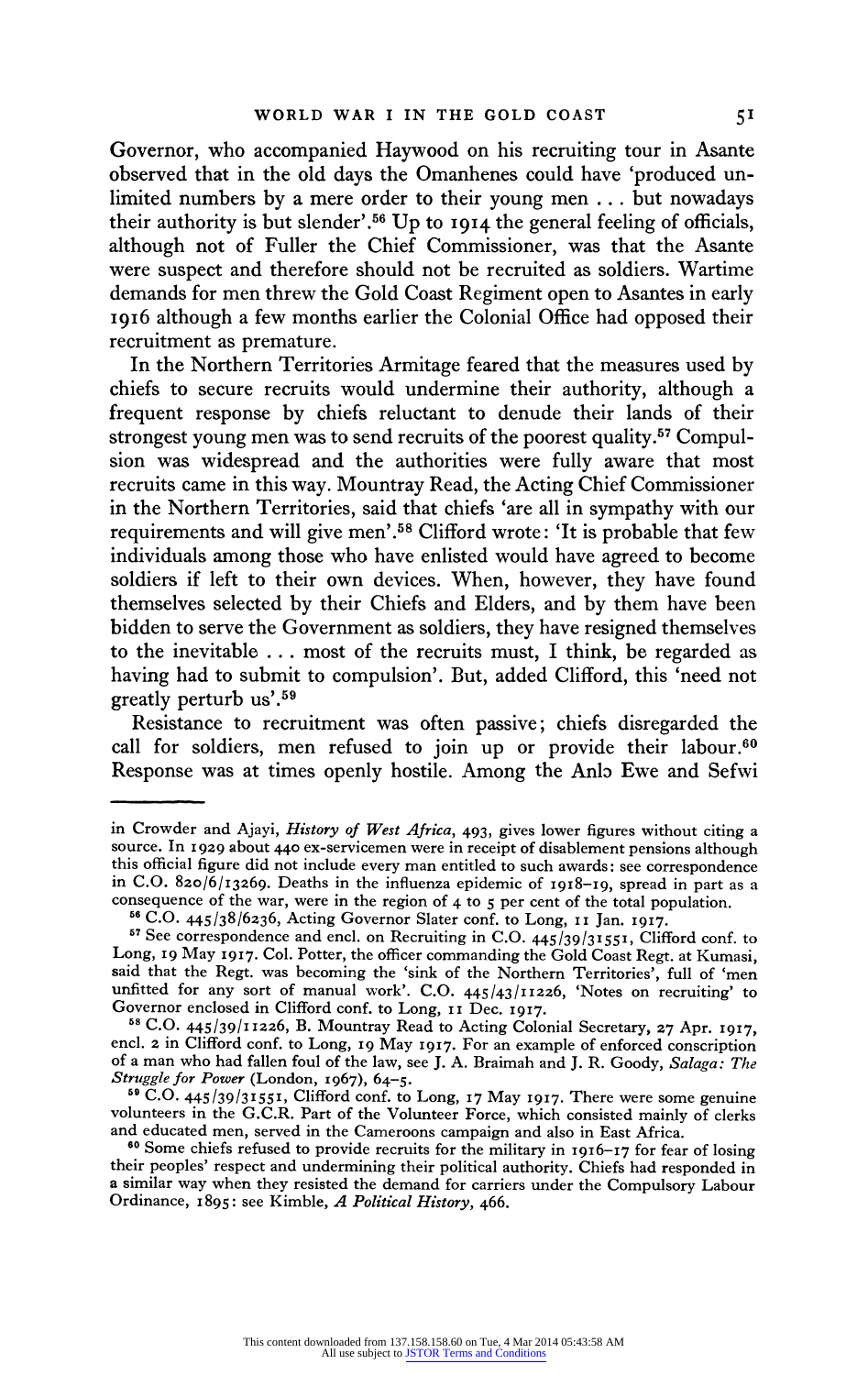**'scholars' and 'young men' encouraged men not to enlist. At the Accra training centre a teacher from a Basel Mission school persuaded over one hundred fellow recruits newly arrived from Eastern Krobo not to sign the attestation because it was inaccurately worded, and then led them to 'stampede' and 'desert'.61 On the arrival of a recruiting party Africans often slipped away into the bush or temporarily over the frontier. 'None of them are the least keen to volunteer', reported the Obuasi mine manager, 'but they are afraid they will be taken by force or commandeered, and there is considerable unrest. Indeed, a considerable number of Ashantis and Crepis have already filtered away to the bush.'62 Once enlisted between one-quarter and one-third of new recruits deserted. To reduce this the Regiment was placed on active service conditions, which permitted the use of corporal punishment, and troops were sent out of the country to Freetown and Lome as soon as possible to complete their training. Some troops were even sent to East Africa without full training. The methods and the results of the recruiting drive worried some officials who saw it as encouraging unrest and undoing the patient work of years. In the Northern Territories one or two district officers were accused by the Chief Commissioner of being 'passive resisters' to recruitment and thus undermining government policy and authority before subject peoples quick to detect any sign of weakness.** 

**Before the war the Gold Coast often had a labour shortage, particularly for carrying, the mines, and public works-a shortage increased by the seasonal labour demands of the cocoa industry. The war accentuated the problem.63 A large part of the labour force for the mines and on cocoa farms came from the Northern Territories, the area in which most army recruits were sought. Labour for the gold and manganese mines was regarded as essential for the war effort but organized recruiting for the mines was suspended by the government in April 1917 because of the urgent need for soldiers.64 However, the Ashanti Goldfields Corporation succeeded in persuading the authorities in March I9I7 not to recruit from the existing labour force in the mines at Obuasi, Tarkwa and Prestea.65** 

**Harsh French conscription policies caused large numbers of Africans to migrate into Liberia and British territories, an estimated I5,000 to** 

**61 C.O. 445/38/17329, Capt. Challenor to Acting Colonial Secretary, 7 Mar. 1917, end. 3 in Acting Governor Slater to Long, 6 Mar. I917.** 

**62 Ash. Gold. Corp., 14, 171/41, p. 89, Watkins to Mann, 23 Mar. 1917; and C.O. 445/39/22646, Acting Governor Slater to Long, 9 Apr. 1917.** 

**<sup>63</sup>On the question of mine labour, see Roger G. Thomas, 'Forced labour in British**  West Africa: the case of the Northern Territories of the Gold Coast 1906-1927', J. Afr. **Hist., xIv (1973). There seems little evidence to support the contention of Cox-George, 'Studies in Finance', I55, that military recruitment 'depleted' the able-bodied and skilled elements in the ranks of the agricultural labour force. Most recruits came from the Northern Territories and represented a very small proportion of the total working population.** 

**<sup>64</sup>Thomas 'Forced labour', 90.** 

**65 Ash. Gold Corp., 14, 171/41, p. 99, Watkins to Mann, 26 Mar. 1917; also C.O. 445/39/22646, Acting Governor Slater conf. to Long, 9 Apr. I917.**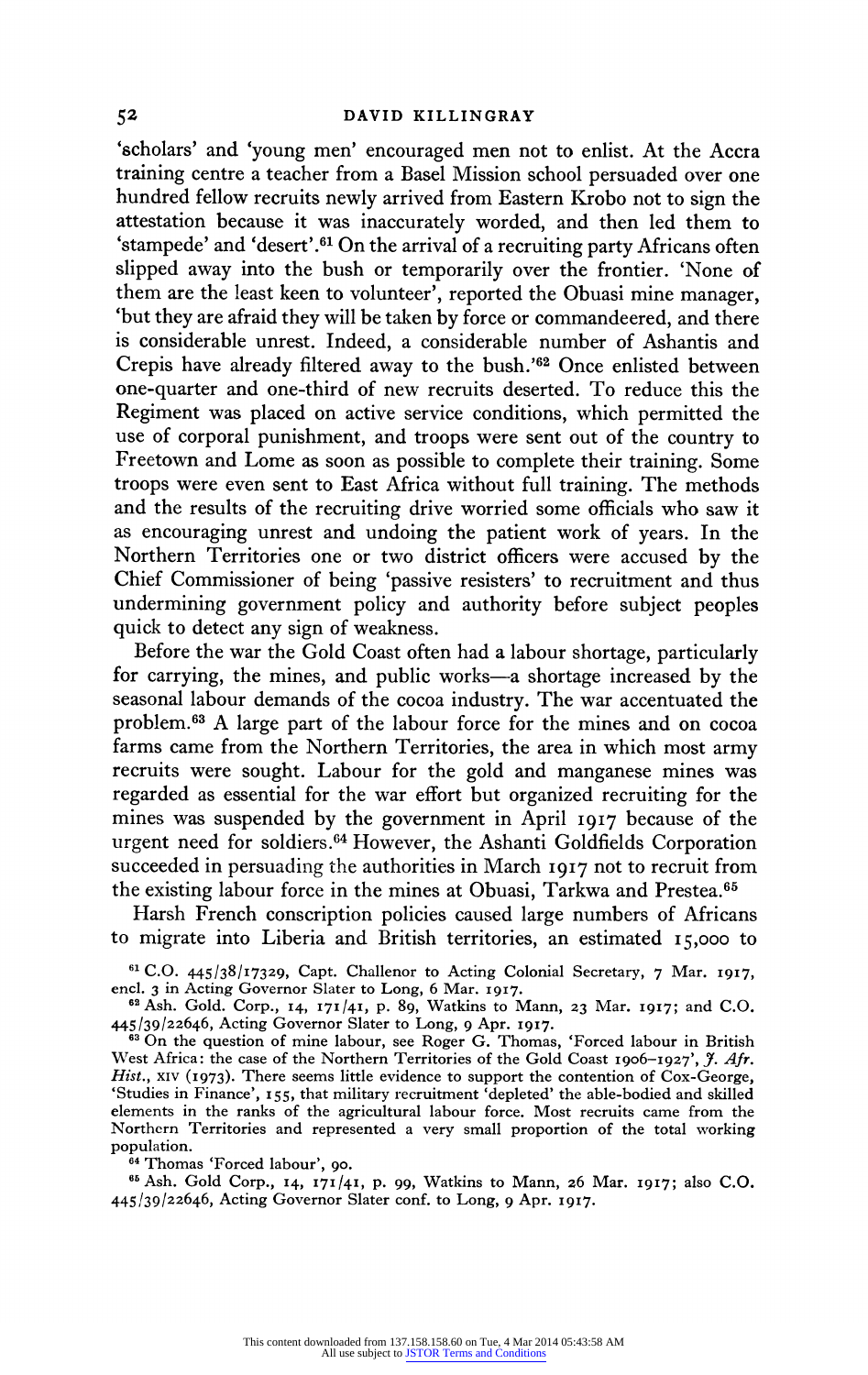**I8,000 being in the Western Province of the Colony alone.66 British response to French demands that the refugees be returned was half-hearted; Colonial Office policy was 'to spin out the matter until the end of the war'.67 In the Gold Coast the authorities lacked the means to deport so many people and it was feared that forcible methods would increase hostility to the British recruiting programme. Although the presence of large numbers of refugees from French recruitment and labour practices tended to infect people in the Gold Coast with similar feelings nevertheless they were seen as a valuable boost to the labour force.68 A large part of the road labour force in 1917 was from French territory, as were many of the mine workers in 1921-2.** 

**The labour shortage and the withdrawal of white artisans and blue collar workers for war service opened a range of jobs and promotion opportunities for Africans. They became engine drivers on the railways, fitters and mechanics in the mines, and were less closely supervised in a wide range of jobs.69 An Asante book-keeper and cashier, describing the outbreak of war, wrote: '. . . so a European in charge of the factory was called on to Kumasi for H.M. active service. And ... the factory was reluctantly**  left in my charge, so I shall have to act for factor temporarily—first time **in my life'.70 The withdrawal of the Basel Mission placed a large part of the work in the hands of African pastors and school teachers, and in certain areas weakened the influence of orthodox Christianity.71 The changes of employment during the war helped usher in the increased opportunities in government service for Africans after the war under Guggisberg's scheme, and it may also have helped Europeans to adjust to accepting this.72** 

**Britain's traditional laissez faire commercial policies were undermined by the war while the resources of the Empire were increasingly mobilized** 

**66 A. I. Asiwaju, 'Migration as revolt: the example of the Ivory Coast and the Upper Volta before 1945', J. Afr. Hist., xvII (1976). Movement was both ways across the frontier to avoid military recruitment. Duncan-Johnstone, District Commissioner at Lohra in the Northern Territories, described how in early 1918 the Lo Wiili chief of Korohora removed 'himself, his goods, and his cattle into French territory where he still remains', to avoid providing recruits. Local Franco-British co-operation in the Northern Territories to return deserters was described by one recaptive: 'The French and British are now like**  two fingers on the same hand', *Annual Report*, *Lorha*, 1918, copy in Duncan-Johnstone papers, Rhodes House Library, Oxford, MSS. Afr. S. 593/4.

**papers, Rhodes House Library, Oxford, MSS. Afr. S. 593/4. 67 C.O. 96/579/23855, Minute by Ellis, early 1917.** 

**<sup>68</sup>C.O. 96/578/I2640, Prov. Comm. Sekondi to Acting Colonial Secretary, 9 Feb. 1917, encl. in Acting Governor Slater conf. to Long conf. A, I5 Feb. 1917. 69 Kimble, A Political History, 105.** 

**<sup>70</sup>'A remarkable day', anonymous writer in Lady Clifford, editor, Our days in the Gold** 

<sup>71</sup> H. W. Debrunner in *A Church between Colonial Powers. A History of the Church in* Togo (London, 1965), 146 ff., says that the departure of the Mission from southern **Togoland 'brought a revival of open paganism'. There are probably close links between Christian revivalism and wartime economic and social changes, for example the decline of the timber export trade of Eastern Province in 1914 and the Harris movement, and**  influenza and the cocoa slump of 1919-20 and the rapid growth of Samson Oppong's church in central Asante.<sup>72</sup> See Kimble, *A Political History*, 105-9. <sup>72</sup> See Kimble, A Political History, 105-9.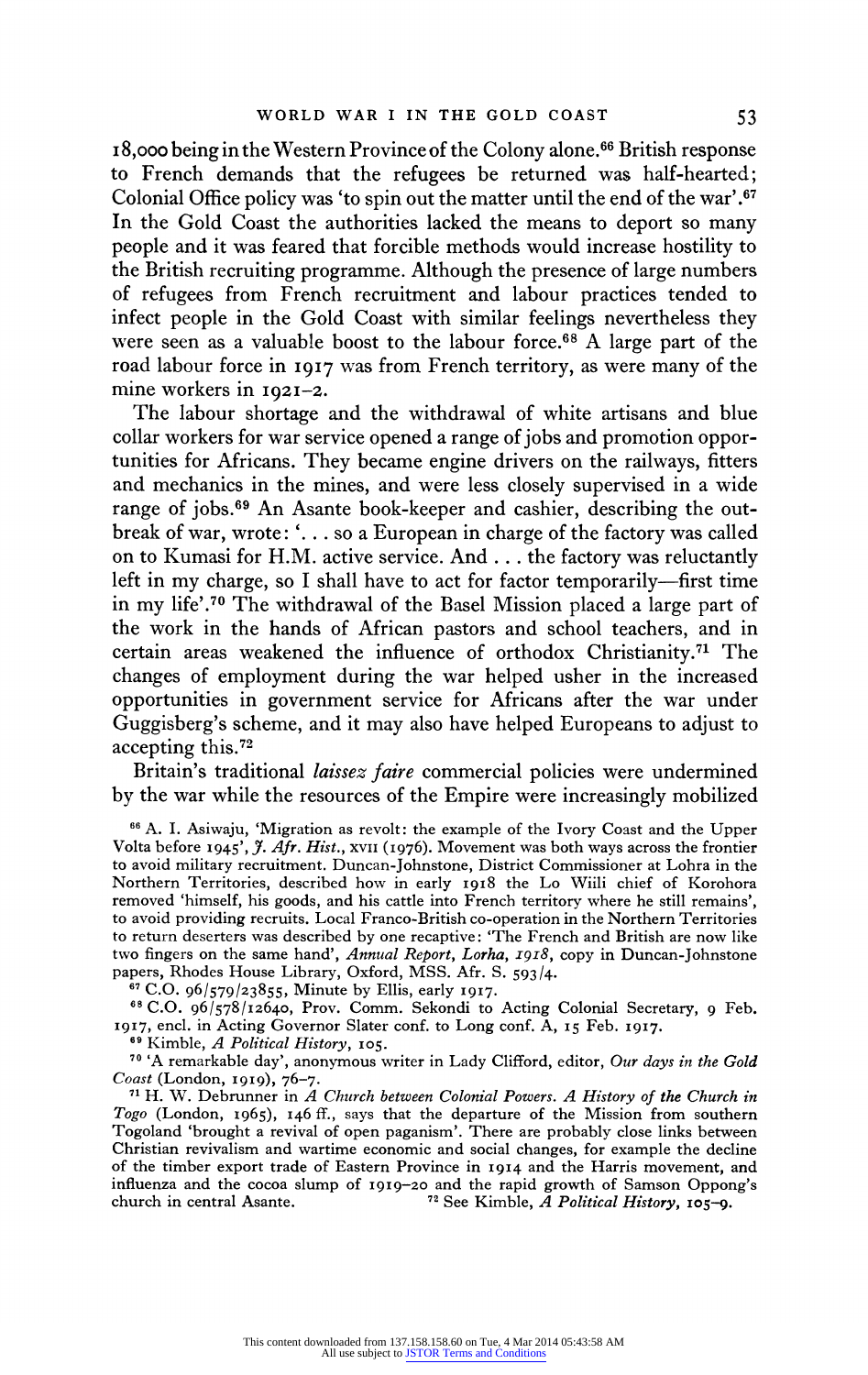**for the imperial war effort. In the Gold Coast cocoa and oleaginous products became subject to imperial direction and control. On the outbreak of war the Colonial Office discussed an imperial preference scheme with prohibitive duties on all cocoa other than that from British colonies. In December I914 the Sub-Committee on the Restriction of Enemies' Supply said there was no case for restrictions on cocoa exports despite a large entrepot trade from Britain to continental ports which might be of possible assistance to Germany. The Cabinet disagreed and in early i915 cocoa exports from Britain to certain European ports were prohibited.73 Despite this loss of market cocoa exports from the Gold Coast steadily increased until 19I7 when the imperial government, faced with an acute shortage of shipping, restricted imports to 50 per cent, of the 1916-17 figure and fixed a maximum price in the United Kingdom. Cocoa could now only be exported from the Gold Coast under licence granted by the colonial government. Most licences went to the large produce buyers who were also the major importers. African farmers and traders, almost all excluded from the export trade, suspected that the 'Combine' firms were exploiting the colony. They protested to the Governor in 1918 and were granted the export licences forfeited from firms of enemy countries.74 But with an acute shipping shortage only the joint pressure of the Colonial Office and the Ministry of Food on the Ministry of Shipping in mid-1918 secured freight for the licenced export of 25,000 tons. Licensing, a U.S. embargo on Gold Coast cocoa because of its inferior quality, plus a virtual French embargo as well, all combined to hit cocoa exports in 1917-18 and to cause many farmers to abandon cocoa and turn to other crops.** 

**Over palm oil products the United Kingdom pursued a more directly interventionist policy.75 Up to 1914 the bulk of palm kernels exported from British West Africa went to Germany. In an attempt to compete on better terms after the war with the German palm kernel crushing industry a committee of enquiry, supported by the Colonial Office, recommended in April 1916 that a preferential duty of two pounds per ton be imposed on all palm kernels exported to areas outside the British Empire. The duty was to run from the end of the war for a period of five years. Governor Clifford was a member of the committee but returned to the Gold Coast from leave before it reported. He sturdily opposed the suggested duty and argued against the Colonial Office instruction to introduce a draft bill in to the Legislative Council. He said that the elimination of competition would further restrict the falling market of an industry already in decline and that 'the native producer of the Gold Coast stands to lose much and** 

**<sup>73</sup>For a brief account of the cocoa industry and trade during the war see Polly Hill, The Gold Coast Cocoa Farmer, I08-I3.** 

**<sup>74</sup>Kimble, A Political History, 48-9.** 

**<sup>75</sup> See W. K. Hancock, Survey of British Commonwealth affairs II. Problems of economic policy 918-39, part i (Oxford, 1942) II3 ff.**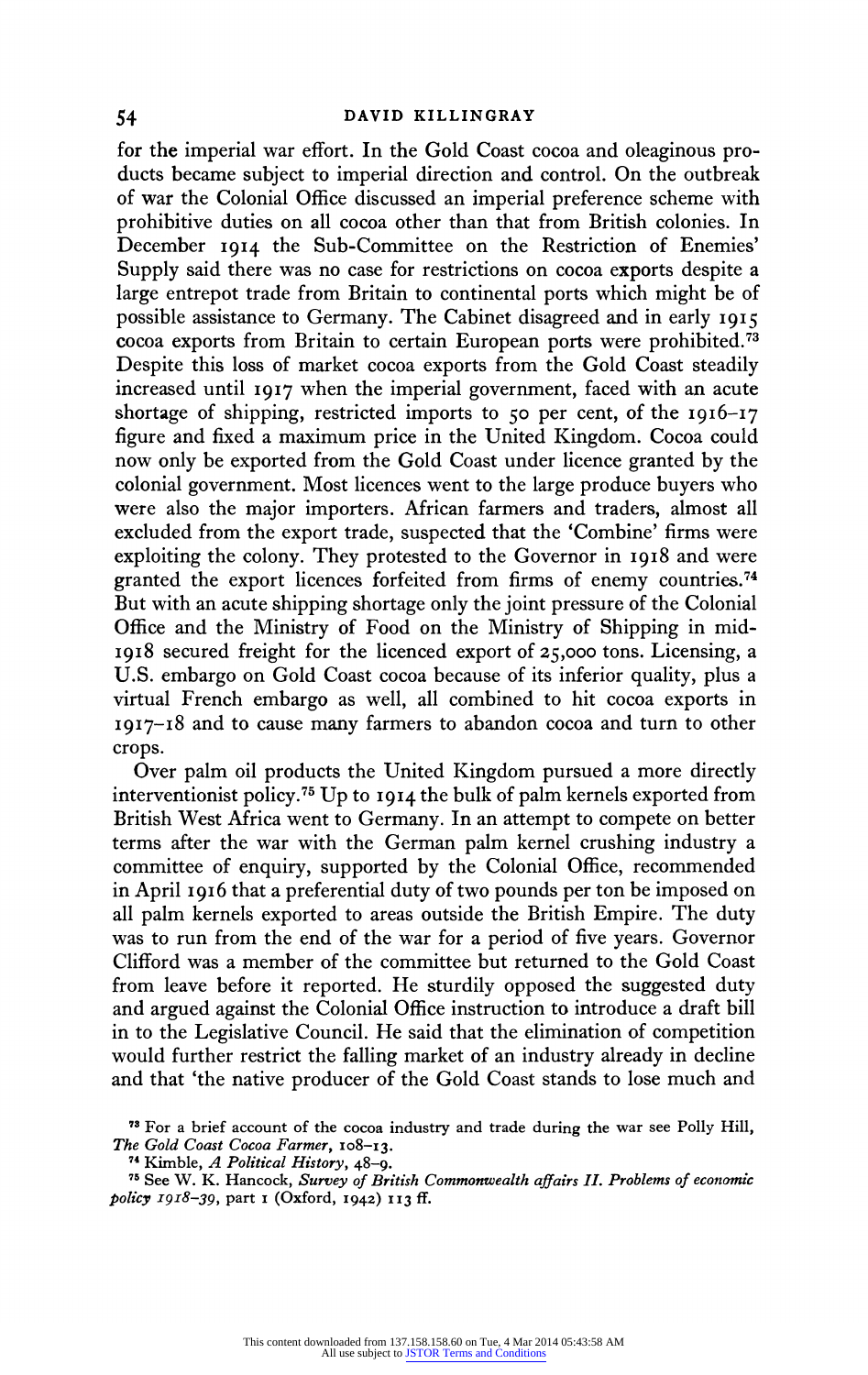**to gain nothing at all by the artificial restriction of his market'.76 In the following year Clifford again firmly stated his belief in free trade principles for the Gold Coast when he replied to the interim report of Lord Balfour's Committee on Commercial and Industrial Policy after the War which proposed 'to conserve for the Allied countries, before all others, the natural resources of the Empire'. He said that economic policies should be 'in the interests of the native population of the Gold Coast, that monopolies of all kinds should be resisted, free markets preserved, and that native loyalty during the war should not be abused'.77 Powerful interests in Britain urged control over West Africa's products. The Ministries of Munitions and Food wanted the lowest possible price for glycerine and foodstuffs; especially the latter faced with the submarine campaign of 19I7 and planning for post-war reconstruction. Within the Gold Coast there was strong opposition to the proposed palm kernel legislation both within and without the Legislative Council. African opinion linked the proposal to the machinations of the Empire Resources Development Committee, an unofficial although influential body, which West African observers endowed with more weight than it actually had.78 The Gold Coast Independent summed up the fears of the African elite about the ERDC and schemes of imperial preference when it said 'We are suspicious that these matters relate to our goods, not to our good'.79 When the palm kernel bill was brought before the Legislative Council in October I9I8 it was unanimously rejected by the unofficial members, the first time such** 

**<sup>76</sup>C.O. 96/572/58090, Clifford desp. no. 823 to A. Bonar Law, 8 Nov. 1916.** 

**<sup>77</sup>C.O. 96/58I/45894, Clifford conf. to Long, I5 Aug. I9I7. Clifford further argued that 'from the point of view of a Tropical Colony, which has no manufactures, but which is a large producer of raw material, . . . every effort should be made to recover those lost markets [i.e. Germany] and that no steps should be taken the effect of which will be to**  limit or restrict any doors that were open to our produce before the outbreak of war': **see the Gold Coast correspondence on the Committee on Commercial and Industrial Policy, printed in C.O. 885/25, misc. no. 330, Appendix.** 

**<sup>78</sup>The Empire Resources Development Committee, like the 'Million Black Army movement', was part of the wartime mythology of endless African resources. Founded in Oct. I916 (the inaugural meeting was chaired by Milner), the ERDC advocated developing the imperial estates 'for State purposes, under State auspices', or, as a hostile Colonial Office put it exploiting 'the colonies for the benefit of His Majesty's Government'. At one time over 200 members of parliament belonged to the British Empire Development Parliamentary Committee which was chaired by Arthur Bigland, the wartime Controller of Oils and Fats. The War Cabinet examined the ERDC proposals in Jan. 1919, and Amery, Under-Secretary of State for the Colonies, told the House of Commons in Feb. 1920 that 'sympathetic consideration' would be given to the proposal for a select committee to consider ERDC ideas. The ERDC enjoyed support while the colonial export market boomed; interest waned with a depressed market and by Nov. 1920 the Colonial Office referred to the lobby as a 'very dead horse'. Nevertheless the ERDC appears to have had a great influence in mobilizing West African political thinking; there are constant references to it in the Gold Coast press between I9I7 and 1920. See further Hancock, Survey, Io6-Io; Alfred Bigland, The Call of Empire (London, 1926); and two articles by W. F. Hutchinson, a Gold Coast journalist working in London, 'Empire development or Empire plunder', The African Times and Orient Review, June and July 1917.** 

**<sup>79</sup>Gold Coast Independent, Io Aug. I9I8. See C.O. 554/33/1865, Clifford conf. to Long, 12 Dec. 19I7, for the impact of ERDC propaganda in the Gold Coast.**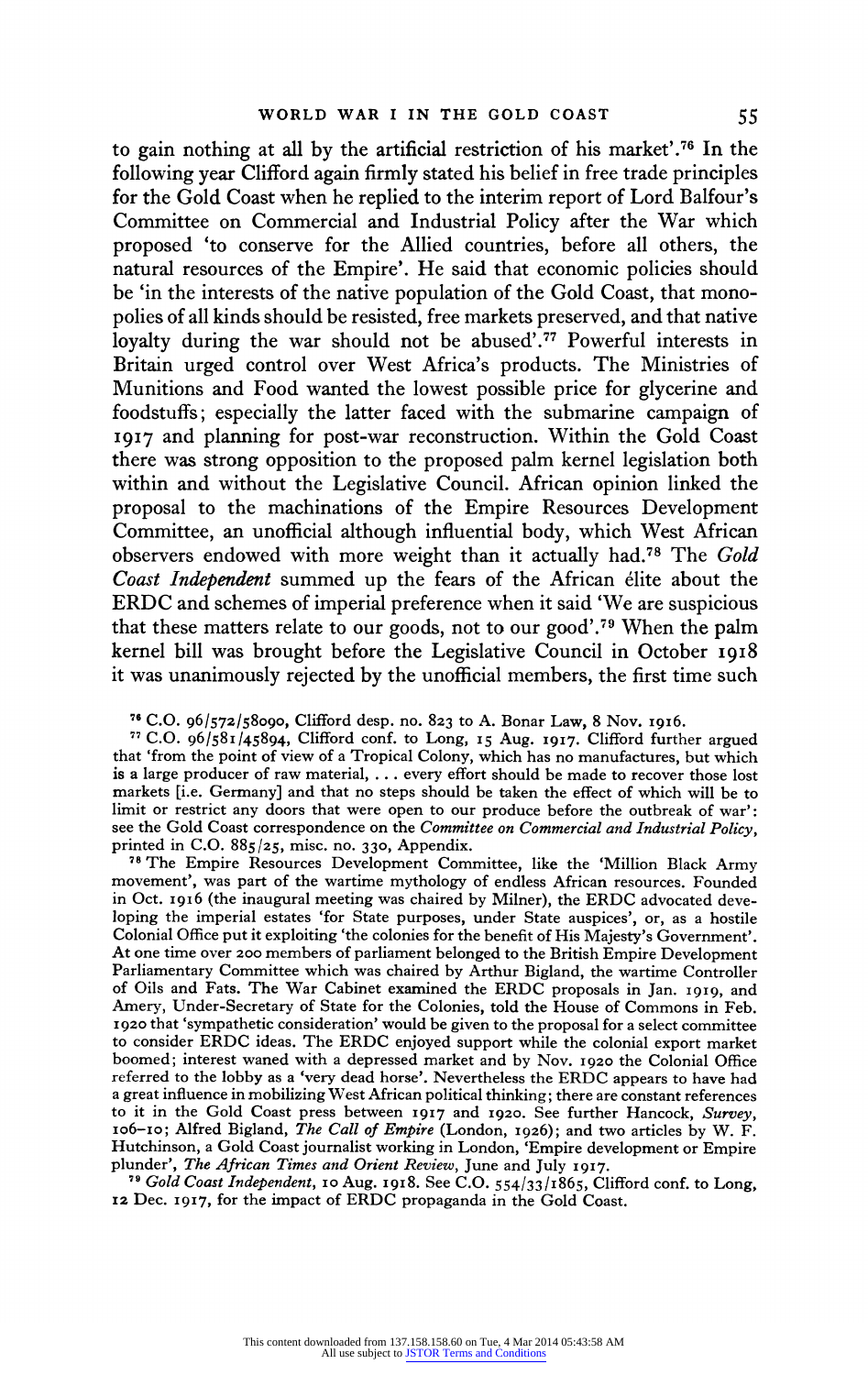**a thing had happened.80 Milner, the Secretary of State, insisted that the bill be passed, and while acknowledging the support of the Gold Coast during the war, he said that the United Kingdom contribution had been far greater and 'it would, therefore, only be just . . . to ask the people of the Gold Coast to furnish some small relief to the burdened consumers of the United Kingdom'.81 Enforced in late 1919 the duty was withdrawn in 1922, not because of African opposition or liberal protests in Britain, but for economic reasons.82** 

**During the war a vigorous geological survey in the Gold Coast opened up exploitable sources of manganese and bauxite. Manganese, a vital material for hardened steel, was first shipped out in September 1916. Bauxite was not worked until after the war but at the suggestion of the Secretary of State a bill proposing to secure a government lease of ninetynine years on the bauxite mining area at Mount Ejuanema in Kwahu was debated in late I9I7. In defending the proposal Clifford argued that the mineral 'will be worked for imperial purposes' but the profits would accrue to the Gold Coast treasury. African spokesmen in the Council strongly opposed the bill which was dropped.83** 

**The peace treaty of 1919 enlarged the administrative frontiers of the Gold Coast by I3,000 square miles. When the Northern Territories Constabulary had occupied Yendi in northern Togoland in August 1914, Armitage drafted a 'treaty' providing protection for the Dagomba from the French and unifying the country with the Gold Coast.84 Although this 'treaty' lacked international validity it nevertheless helped secure for the United Kingdom a stronger claim to the Dagomba lands at the peace talks. In 1914 Clifford, asked by the Colonial Office for his views on the future of Togoland, argued that it should not be returned to Germany but that if it was then the frontiers should be redrawn along ethnic lines to unify the Ewe and Dagomba within the Gold Coast.85 This was substantially done by the Simon-Milner Agreement, 1919, when France retained 60 per cent of Togoland. However the new frontier split the Ewe, a source of considerable discontent then, and since.86** 

**<sup>80</sup>This was an alliance of conservative Africans and European mercantile interests who feared a loss to confer advantage on British manufacturers and consumers.** 

**<sup>81</sup>C.O. 554/37/4068, Clifford desp. no. 641 to Milner, 29 May I919.** 

**<sup>82</sup>See further the Report of a Committee on Trade and Taxation, 1922.** 

**<sup>83</sup>The Gold Coast Leader, 5 Jan. 1918, described the bill as 'the thin end of the wedge of the Empire Resources Development Committee propaganda'. See also Cox-George, 'Studies in finance', 175. When diamonds were discovered in Akim Abuakwa in I919 the Secretary of State suggested that the colonial government take over the diamondiferous lands. The Acting Governor and the unofficial members of the Legislative Council were opposed to government control: see P. Greenhalgh, 'An economic history of the Ghana diamond industry 1919-1973' (unpub. Ph.D., Birmingham University, I974), 96, I84-5.** 

**84 C.O. 96/548/39120, Clifford conf. to Harcourt, 24 Sept. I914, encl. from Armitage CCNT, and C.O. 96/544/42087, 29 Sept. I914.** 

**<sup>85</sup>C.O. 96/549/46959, Clifford memo to Harcourt, 30 Oct. I914. See also W. Roger Louis, Great Britain and Germany's lost colonies 19I4-19I9 (Oxford, 1963).** 

**s6 There were frequent demands by the African elite in the Gold Coast that the whole of Togoland should be brought under British control. The National Congress of British**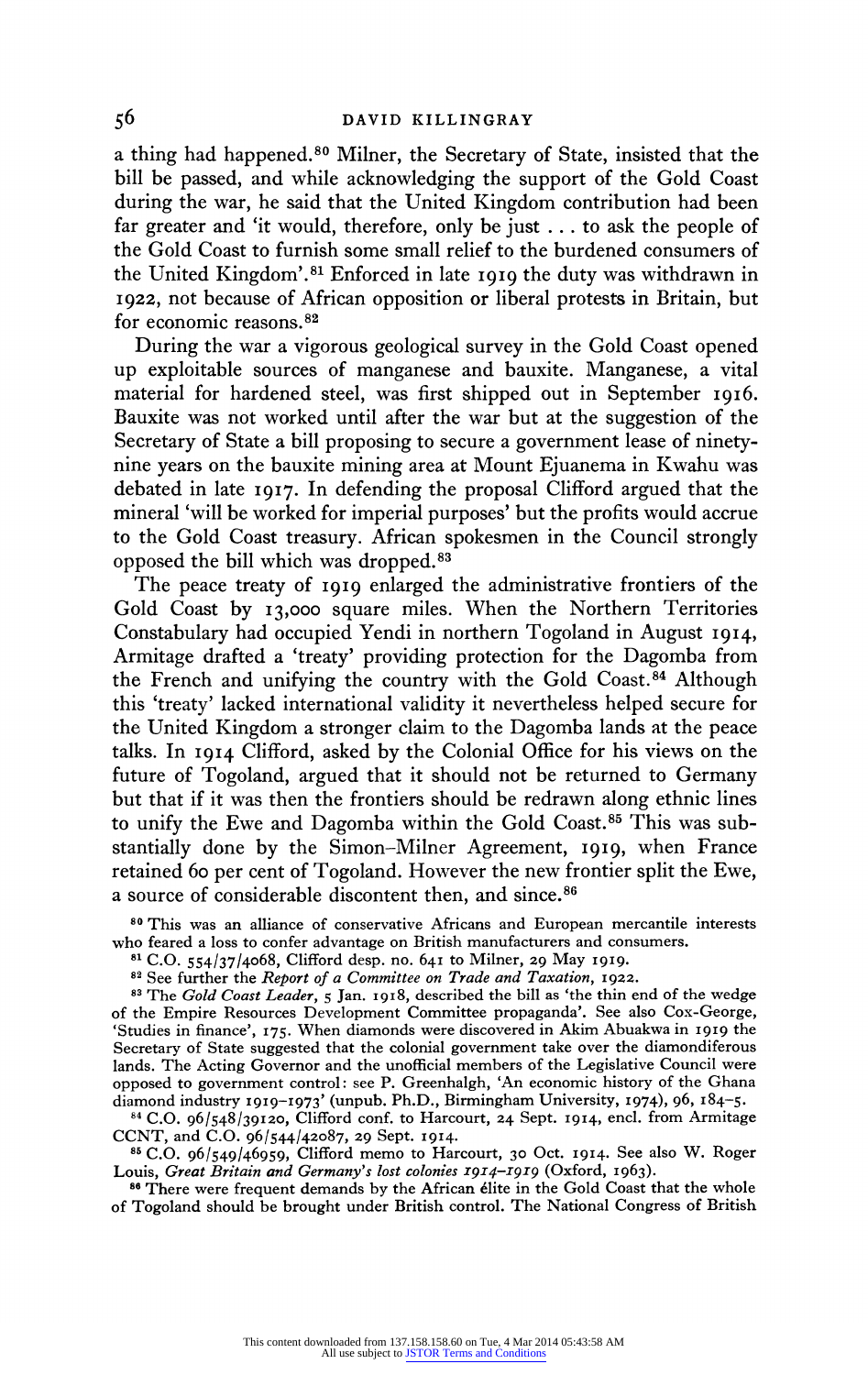**The social and economic changes brought by the war, and the postwar boom of 1919-20 followed by a sudden slump, inevitably had a political impact on the Gold Coast.87 Wilsonian ideas of self-determination and liberal democracy, an enhanced race consciousness, pan-African idealism, and a belief in post-war reconstruction all encouraged the educated elite to believe that they might be consulted over the peace settlement, gain greater equality of civil opportunity, and a representative voice in the government.88 Such aspirations were commonly aired in the Gold Coast press during the war and immediately after,89 and were closely interwoven with the economic discontent of the elite at the departure from laissez faire policies and a fear of the predatory imperialism of the ERDC. The new Gold Coast nationalism of I918, which led to the West African Conference of 1920, was more radical than that of the Aborigines' Rights Protection Society within which it had grown; its origins lay partly in personal rivalries and jealousies in the Society that had been nurtured by the war.90 When the Conference eventually met in Accra in March <sup>1920</sup> its resolutions expressed the political and economic grievances of the elite. Basic to all the resolutions was the demand for greater African participation in the colonial administration and greater influence over the economy. The National Congress of British West Africa, formed at the end of the Conference, argued that elected representation in the colonial legislatures would give to the elite not only their rightful place but also a measure of control over the economy of West Africa so that its produce could be used for local benefit rather than that of European governments, merchants and consumers.91 Thus the economic resolutions looked to protect West Africa from the ERDC, schemes of imperial preference, and the enhanced position of the shipping ring and London based banking-in short, all imperial interests which had been strengthened by the war. In their appeals to the Secretary of State, and as a delegation to London, the representatives of the NCBWA were brushed aside. Their arguments citing the changed economic and political circumstances brought about** 

**West Africa took up the case for Ewe unification; one Ewe chief asked that the claim for union with the Gold Coast might be 'considered side by side with those of Alsace-Lorraine at the time of the German occupation in I871'.** 

**<sup>87</sup>The importation of motor vehicles into the Gold Coast, on the eve of the revolution in transportation, perhaps gives an indication of the boom and slump in the economy in** 

**<sup>1919-21: 1919 = 532, 1920 = 2,040, 1921 = 294.</sup>**<br>
<sup>88</sup> J. Ayodele Langley, *Pan-Africanism and nationalism in West Africa 1900–1945* **(Oxford, 1973), discusses the formation of the National Congress of British West Africa. See also Kimble, A Political History, chs. 2, I0 and 13.** 

**<sup>89</sup>The Gold Coast Independent in its first issue, June 1918, said: 'But the war has proved our loyalty, our equal sacrifice in lives and money; in fact it has opened our eyes that both white and black have a common destiny and a common goal to be reached by all.' See further the press comments quoted by Langley, Pan-Africanism, 107, I65-6; and Kimble, A Political History, I05.** 

**<sup>90</sup>See especially Langley, Pan-Africanism, I64-77.** 

**<sup>91</sup>Langley, ibid., i99, says that 'fundamentally their very constitutionalism was a defence of their own interests'.**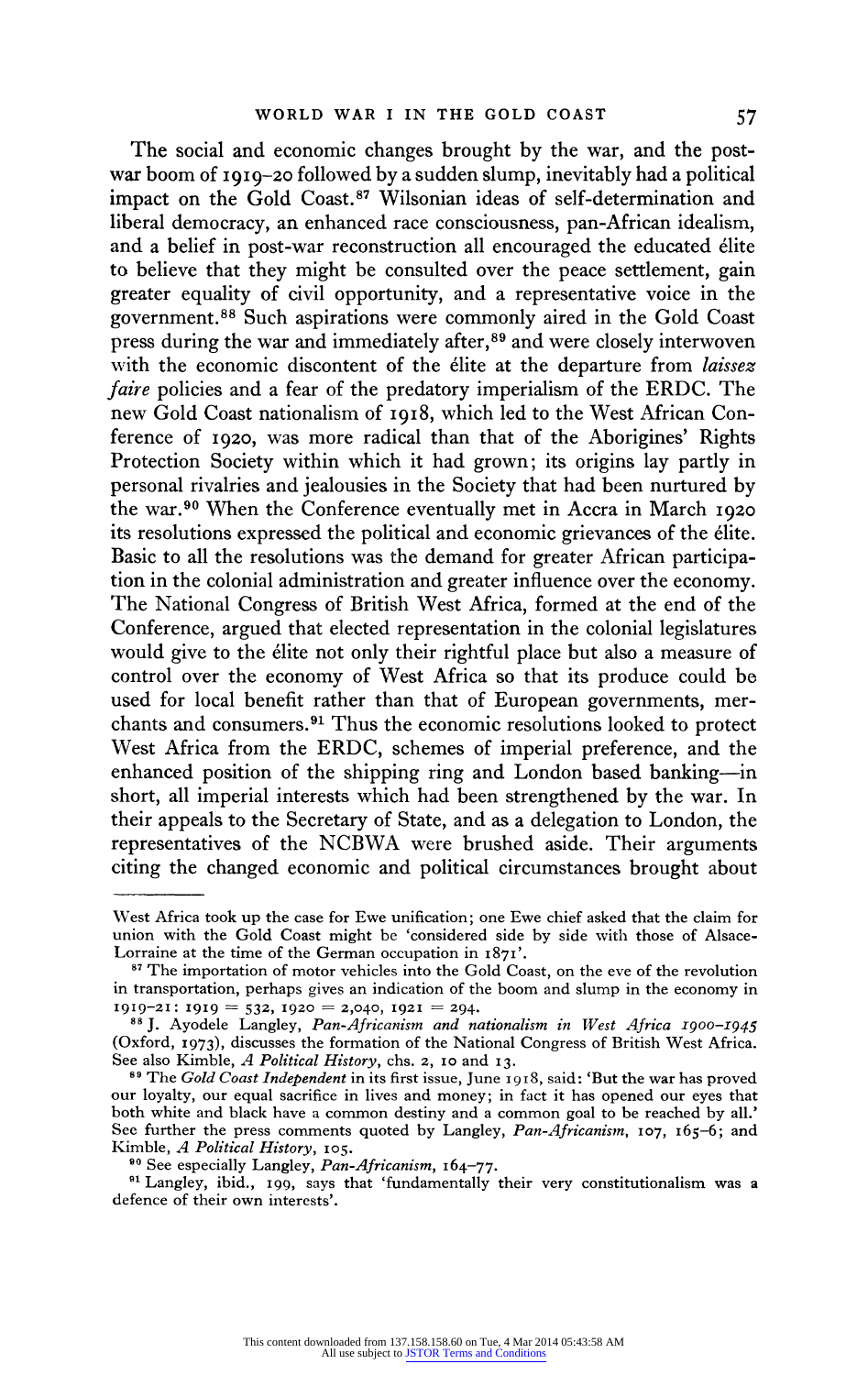**by the war were disregarded.92 The nationalism of the Congress was also an attack upon the authority of the chiefs whose position and power was being increasingly challenged by the dual effects of wartime inflation and the emergence of wealthier 'young men'. Writing in 1916 Clifford talked of the 'industrial and economic revolution' in the Gold Coast and Asante which 'has contributed to strengthen the idea of personal, as opposed to family or communal, property, and is ... almost insensibly working very radical social changes' where 'young men are beginning to acquire the influence which is wont to accompany affluence'.93 In 1921 the Acting Commissioner for the Western Province saw traditional authority under threat by a 'spirit of unrest' and 'a cloud ... and across it written the word "revolution" [which] may ultimately spread and engulf all the ancient institutions of the country . . '.94** 

**The labour shortages in wartime and during the post-war boom encouraged among the wage labour force a new awareness of their bargaining power. In mid-I917 underground workers at the Obuasi gold mines struck for two days over working conditions, fines, and delays in pay. The mine manager reported that 'a new and very bad feature made its appearance during the strike. The boys organized themselves and picketed the mine-forcibly preventing willing workers from going to work. Many scrimmages occurred and some blood was shed .... Although all work is going on normally at the moment of writing there are many indications that the natives are working themselves up to try for a rise in wages'.95 A further strike at Obuasi occurred in August-September I917 and there was unrest in September and October of 1920 over food, wages, and paper money.96 Artisans in Accra formed a union in I920 and gained both better hours and pay by threatening to go on strike. Government clerks also aired their discontent, but a strike by government employed artisans in 1921, when the boom was over, failed.97** 

**Another source of possible trouble which concerned the authorities was from demobilized soldiers. Generally there was little trouble although** 

**<sup>92</sup>The West Africa Conference argued that as India was represented at the peace negotiations then West Africa was similarly entitled to a voice over the 'disposal of the German colonies which West African blood and treasure have aided in recovering for civilization': Resolution of the Gold Coast section of the West African Conference, 24 Feb. I9I9, encl. in Clifford desp. no. 189 to Long, 7 Mar. I919, C.O. 96/598/18863. Demands for West African representation at the Imperial War Conference appeared in the Gold Coast press in the first half of 1917: see Kimble, A Political History, 376-7. J. G. Casely Hayford addressing the League of Nations Union in London in Oct. I920 said: 'In the great war, we all united for the common cause in common sacrifice for common hopes, and, surely if this concession [representative government] is made to Ceylon, why not to British West Africa?': reprinted in M. J. Sampson, West African Leadership (Ilfracombe, 1949), 47.** 

**<sup>93</sup>C.O. 96/567/29277, Clifford conf. to A. Bonar Law, 26 May 19I6.** 

**94 C.O. 98/36, Western Province Report, I921.** 

**9" Ash. Gold. Corp., 14, 171/45, PP. 187-8, Watkins to Mann, 20 June 1917.** 

**<sup>96</sup>Ash. Gold. Corp., 14, 17I/46, p. 71 and p. 96, Samson to Mann, I9 Sept. 1919 and 17 Oct. I919.** 

**97 Kimble, A Political History, 44-5.**